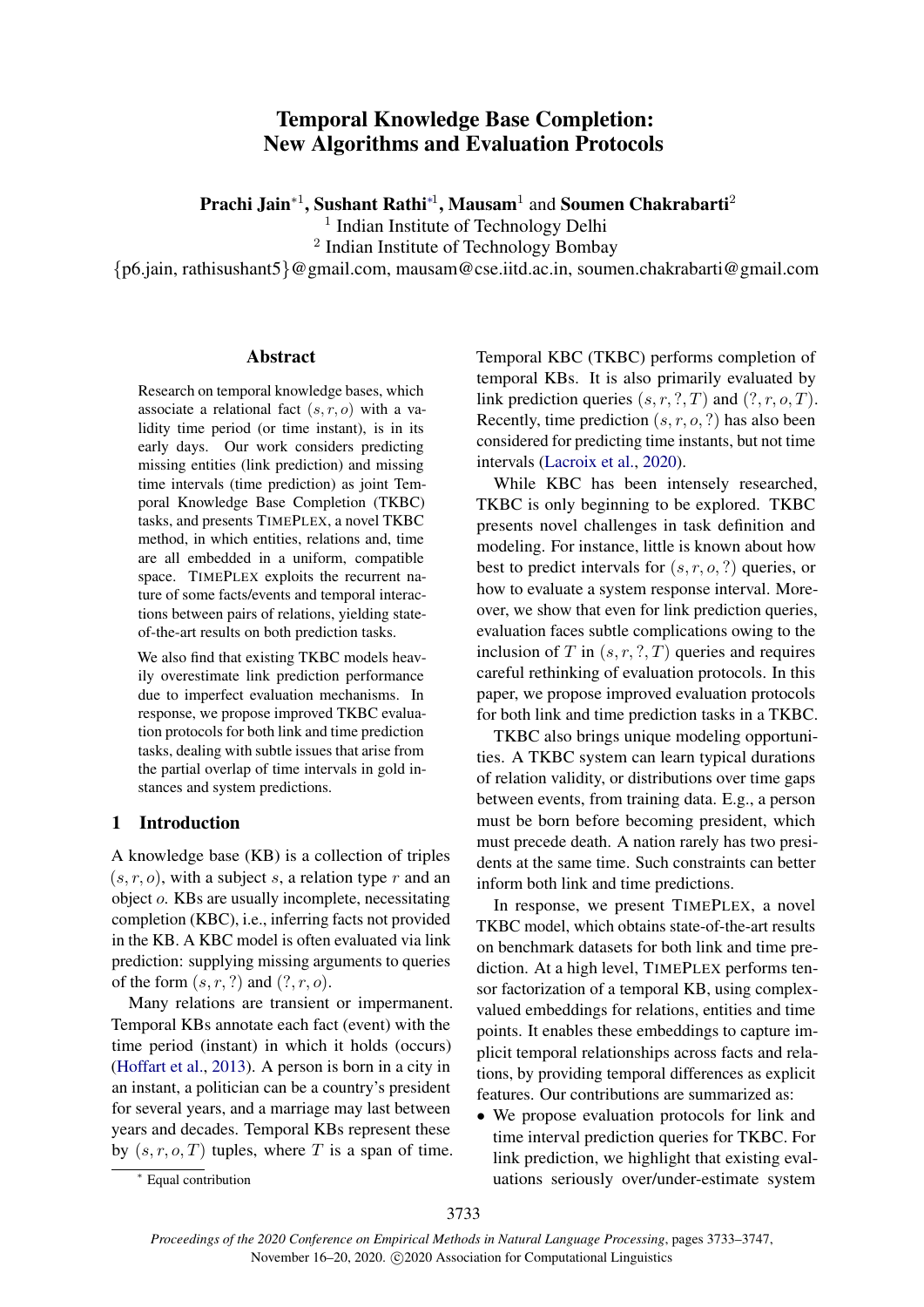performance, and offer a time-aware filtering method for more reliable evaluation. For time interval prediction, we propose an evaluation metric that rewards a model for predicting an interval with partial overlap with gold interval, as well as for nearness to gold in case of no overlap.

• We present TIMEPLEX, a TKBC model that factorizes a temporal KB using entity, relation and time embeddings. It can learn and exploit soft ordering and span constraints between potentially all relation pairs (including that of a relation with itself). It beats recent and competitive models on several recent standard TKBC data sets.

We will release an open-source implementation<sup>[1](#page-1-0)</sup> of all models and experiments discussed here.

### 2 Preliminaries and Prior Work

#### 2.1 Time-Agnostic KBC

Time-agnostic KBC has been intensely researched [\(Bordes et al.,](#page-9-2) [2013;](#page-9-2) [Yang et al.,](#page-10-0) [2015;](#page-10-0) [Nickel et al.,](#page-10-1) [2016;](#page-10-1) [Jain et al.,](#page-9-3) [2018a;](#page-9-3) [Lacroix et al.,](#page-9-4) [2018;](#page-9-4) [Jain](#page-9-5) [et al.,](#page-9-5) [2018b\)](#page-9-5). A common approach is to score an  $(s, r, o)$  triple as a function over jointly learned entity and relation embeddings. The models are trained using loss functions imposing - scores for known triples should be higher than (randomly sampled) negative triples.

Our work is based on ComplEx [\(Trouillon et al.,](#page-10-2) [2016\)](#page-10-2), abbreviated as CX. It embeds  $s, r, o$  to vectors of complex space  $s, r, o \in \mathbb{C}^D$ . CX defines the score  $\phi$  of a fact  $(s, r, o)$  as  $\text{Re}(\langle s, r, o^* \rangle)$ where

 $\langle s, r, o^{\star} \rangle = \sum_{d=1}^{D} s[d] \; r[d] \; o^{\star}$ [d] (1) is a 3-way inner product,  $o^*$  is the complex conjugate of o, and  $Re(c)$  is real part of  $c \in \mathbb{C}$ . If real embeddings are used instead, the above formula reduces to DistMult [\(Yang et al.,](#page-10-0) [2015\)](#page-10-0). We choose CX as our base model, because it is competitive with recent KBC models [\(Ruffinelli et al.,](#page-10-3) [2020\)](#page-10-3).

### <span id="page-1-2"></span>2.2 Temporal KBC Problem Setup

A temporal KB associates the validity of a triple  $(s, r, o)$  with one or more time intervals  $T \subseteq \mathfrak{T}$ , where  $\mathfrak T$  is the domain of "all time". Each interval T is represented as  $[t_b, t_e]$ , with begin and end time instants. Some event-style facts (e.g., born in) may have  $t_b = t_e$ . For simplicity, we assume that  $\mathfrak T$  is discretized to a suitable granularity and is represented by a set of integers. Temporal KB facts have the form  $(s, r, o, T)$ , and are partitioned into train,

Given the train and dev folds, our goal is to learn a model that scores any unseen fact. A system is evaluated via link prediction queries  $(?, r, o, T)$ and  $(s, r, ?, T)$ , and time interval prediction queries  $(s, r, o, ?)$ . In our setting, KB incompleteness exists at all times — the eval fold may include instances from any interval in time, arbitrarily overlapping train and dev fold instances.<sup>[2](#page-1-1)</sup>

#### 2.3 Recent TKBC Systems

Recent work adopts a common style for extending  $\phi(s, r, o)$  to temporal score  $\phi(s, r, o, t)$ . [Lacroix](#page-9-1) [et al.](#page-9-1)  $(2020)$  embed each time instant t to vector t and use the form  $\langle s, r, o^*, t \rangle$  (called TNT-ComplEx). This can be interpreted as any *one* of  $s, r, o^*$  becoming *t*-dependent. [Goel et al.](#page-9-6) [\(2020\)](#page-9-6) make *both* subject and object embeddings time-dependent; the 'diachronic' embedding  $e \in \mathbb{R}^D$  of entity e is characterized by  $e_t[d] = a_e[d] \sin(w_e[d]t + b_e[d]),$  where  $d \in D$ and the sinusoidal nonlinearity affords the capacity to switch "entity features" on and off with time  $t$ . HyTE [\(Dasgupta et al.,](#page-9-7) [2018\)](#page-9-7) models  $t \in \mathbb{R}^D, \|t\|_2 = 1$  and project *all* of  $s, r, o$  on to t:  $x \downarrow t = x - (x \cdot t)t$ , where  $x \in \{s, r, o\}$ . In all cases, time-dependent entity embeddings are plugged into standard scoring functions like Dist-Mult, CX, or SimplE [\(Kazemi and Poole,](#page-9-8) [2018\)](#page-9-8). A very different approach (García-Durán et al., [2018\)](#page-9-9) encodes the string representation of relation and time with an LSTM, which is used in TransE (TA-TransE) or DistMult (TA-DM).

These formulations do not directly model recurrences of a relation or interactions (e.g., mutual exclusion) between relations. There is some prior work on explicitly providing ordering constraints between relations (e.g., born, married, died) [\(Jiang](#page-9-10) [et al.,](#page-9-10) [2016\)](#page-9-10). In contrast, TIMEPLEX assumes no such additional engineered inputs; it has explicit components to enable learning of temporal (soft) constraints, as model weights, jointly with embeddings of entities, relations, and time instants. Such constraint based reasoning has also been exploited (in a limited way) for a different task, namely, temporal question answering [\(Jia et al.,](#page-9-11) [2018\)](#page-9-11).

dev and eval (test) folds, abbreviated as tr, de, ev. System predictions are abbreviated as pr.

<span id="page-1-0"></span><sup>1</sup> github.com/dair-iitd/tkbi

<span id="page-1-1"></span><sup>&</sup>lt;sup>2</sup>A different TKBC task studies only future fact predictions [\(Trivedi et al.,](#page-10-4) [2017;](#page-10-4) [Jin et al.,](#page-9-12) [2019\)](#page-9-12).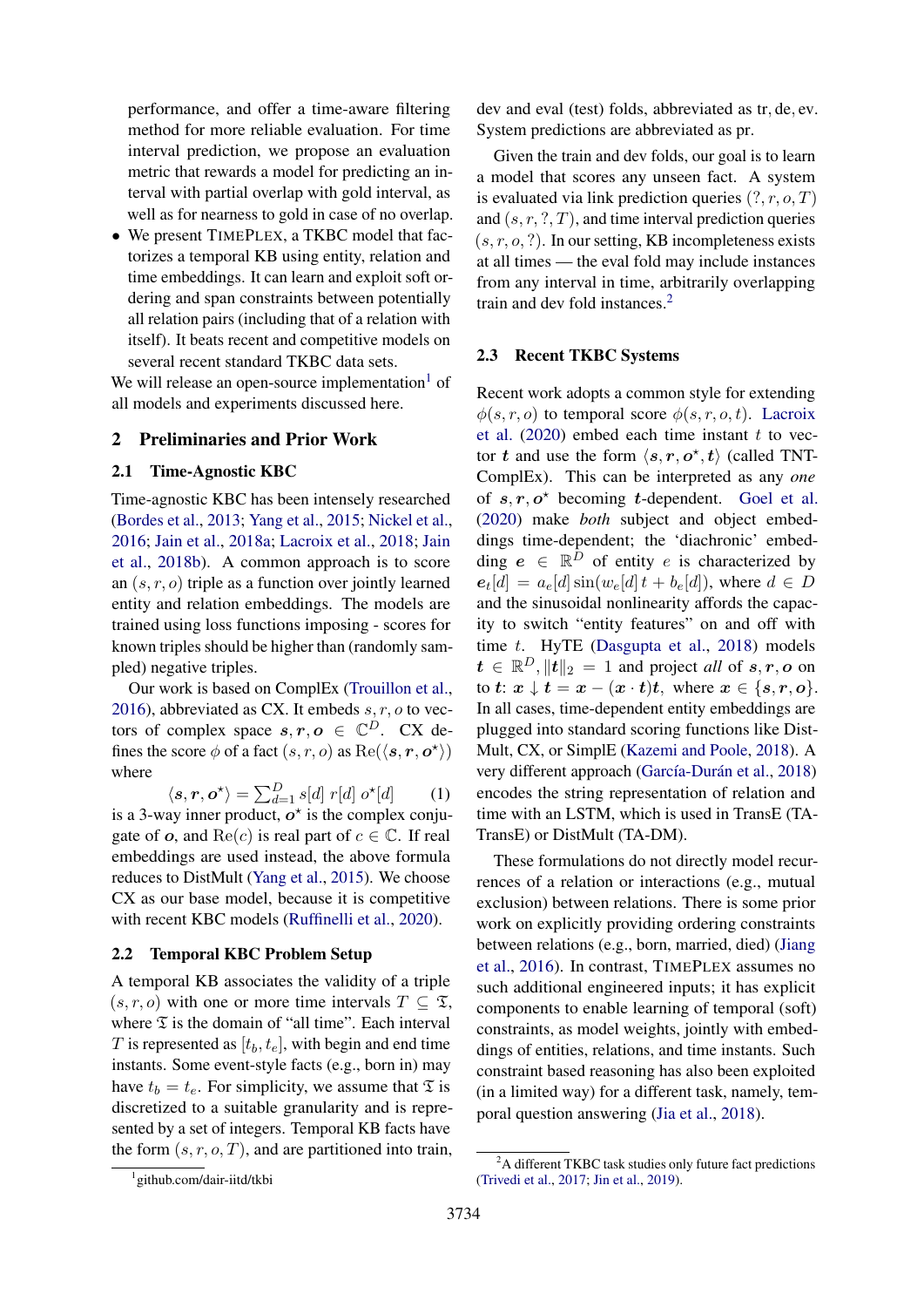#### 2.4 Standard Evaluation Schemes

Link Prediction: Link prediction queries in KBC are of the form  $(s, r, ?)$  with a gold response  $o^{ev}$ . Similarly, for TKBC they are of the form  $(s, r, ?, T)$ . The cases of  $(?, r, o)$  and  $(?, r, o, T)$  are symmetric and receive analogous treatment. Link prediction performance is evaluated by finding the rank of  $o^{ev}$  in the list of all entities ordered by decreasing score  $\phi$  assigned by the model, and computing MRR. Other measures include the fraction of queries where  $o^{ev}$  is recalled within the top 1 or top 10 ranked predictions (HITS@1 and HITS@10).

A query may have multiple correct answers. A model must not be penalized for ranking a different *correct* entity over  $o^{ev}$ . In KBC this is achieved by filtering out all correct entities above  $o^{ev}$  in ranked list before computing the metrics. In TKBC, filtering requires additional care, as depicted in Table [1.](#page-3-0) We develop time-aware filtering in Section [3.2.](#page-3-1)

Time Prediction: Time prediction queries of the form  $(s, r, o, ?)$  will require comparing a gold time interval  $T^{\text{ev}} = [t_b^{\text{ev}}, t_e^{\text{ev}}]$  with a predicted interval  $T^{\text{pr}}=[t_{b}^{\text{pr}}]$  $b<sub>b</sub>$ ,  $t<sub>e</sub><sup>pr</sup>$ . Since this is an understudied task, evaluation metrics have not yet been standardized. One might adapt the TAC metric popular in Temporal Slot Filling [\(Ji et al.,](#page-9-13) [2011;](#page-9-13) [Surdeanu,](#page-10-5) [2013\)](#page-10-5). Adapted to TKBC,  $TAC<sup>3</sup>$  $TAC<sup>3</sup>$  $TAC<sup>3</sup>$  will compute a score as  $\frac{1}{2} \left[ \frac{1}{1 + |t_{k}^{ev}|} \right]$  $\frac{1}{1+|t_b^{\text{ev}}-t_b^{\text{pr}}|}+\frac{1}{1+|t_e^{\text{ev}}}$  $\overline{1+|t_e^{\text{ev}}-t_e^{\text{pr}}|}$ ]. Unfortunately, TAC score is not entirely satisfactory for this task. For instance, TAC will assign the same merit score when gold interval [10,20] is compared with predicted interval [5,15], versus when gold [100,200] is compared with prediction [95,195]. However, a human would judge the latter more favorably, because a 5 minute delay in a 10-minute trip would usually be considered more serious than in a 100-minute journey. In response, we investigate alternative evaluation metrics inspired by bounding box evaluation protocols from Computer Vision, in Section [3.1.](#page-2-1)

### 3 Evaluation Metrics and Filtering

The preceding discussion motivates why we need clearly-thought-out filtering and evaluation schemes, not only for time interval prediction queries, but also because time affects link prediction evaluation in subtle but fundamental ways. This section addresses both issues.

#### <span id="page-2-1"></span>3.1 Time Interval Prediction

One possible way to evaluate time prediction is to adapt measures to compare bounding boxes in computer vision, e.g., Intersection Over Union (IOU):  $\overline{\text{IOU}(T^{\text{ev}}, T^{\text{pr}})} = \frac{\text{vol}(T^{\text{ev}} \cap T^{\text{pr}})}{\text{vol}(T^{\text{ev}} \cap T^{\text{pr}})}$  $\frac{\text{vol}(T^{\text{ev}} \cup T^{\text{pr}})}{\text{vol}(T^{\text{ev}} \cup T^{\text{pr}})} \in [0, 1]$ , where vol for our case simply refers to the size of the interval. Unfortunately, IOU loses discrimination once  $T^{ev} \cap T^{pr} = \emptyset$ ; e.g., IOU([1, 2], [3, 4]) =  $IOU([1, 2], [30, 40]) = 0$ . This has been noticed recently in computer vision also, and a metric called gIOU been introduced [\(Rezatofighi et al.,](#page-10-6) [2019\)](#page-10-6):

<span id="page-2-3"></span>
$$
\begin{aligned} \mathbf{g} \mathbf{IOU}(T^{\text{ev}}, T^{\text{pr}}) &= \mathbf{IOU}(T^{\text{ev}}, T^{\text{pr}}) - \\ \frac{\text{vol}((T^{\text{ev}} \cup T^{\text{pr}}) \setminus (T^{\text{ev}} \cup T^{\text{pr}}))}{\text{vol}(T^{\text{ev}} \cup T^{\text{pr}})} &\in (-1, 1]. \end{aligned} \tag{2}
$$

 $T^{\text{ev}} \nsubseteq T^{\text{pr}}$  is the smallest single contiguous interval (hull) containing all of  $T^{\text{ev}}$  and  $T^{\text{pr}}$ . E.g.,  $[1, 2] \cup$  $[30, 40] = [1, 40].$ 

<span id="page-2-2"></span>gIOU can be negative, which is not ideal for a performance metric that is aggregated over instances. A simple fix  $(gIOU')$  is to scale it to  $[0,1]$ via  $(gIOU + 1)/2$ , but we notice that the tiniest overlap between  $T^{\text{ev}}$  and  $T^{\text{pr}}$  yields gIOU' to be at least half, regardless of  $vol(T^{ev})$  or  $vol(T^{pr})$ . In response, we propose a novel *affinity enhanced IOU*:  $\text{aeIOU}(T^{\text{ev}}, T^{\text{pr}}) = \frac{\max\{1, \text{vol}(T^{\text{ev}} \cap T^{\text{pr}})\}}{1/(T^{\text{ev}} \min T^{\text{pr}})}$  $vol(T^{ev} \cup T^{pr})$ (3) When  $T^{\text{ev}} \cap T^{\text{pr}} = \emptyset$ , the denominator includes "wasted time", reducing aeIOU. The '1' in the numerator represents the smallest granularity of time in the data (see Section [2.2\)](#page-1-2).

Comparison of Evaluation Metrics: A good time interval prediction metric  $(M)$  must satisfy the property  $(P)$  that: if two predicted intervals have intersections of the same size (possibly zero) with the gold interval, then the prediction that has a smaller hull with the gold interval should be scored higher by M. Formally, let  $T^{pr_1}$  and  $T^{pr_2}$  be two predictions made for  $T^{\text{ev}}$ .

**Property P:** Let  $\text{vol}(T^{\text{ev}} \cap T^{\text{pr}_1}) = \text{vol}(T^{\text{ev}} \cap T^{\text{pr}_2}).$ Then,  $M(T^{ev}, T^{pr_1}) > M(T^{ev}, T^{pr_2})$  if and only if  $\mathrm{vol}(T^{\mathrm{ev}} \cup T^{\mathrm{pr}_1}) < \mathrm{vol}(T^{\mathrm{ev}} \cup T^{\mathrm{pr}_2}).$ 

Theorem: IOU and gIOU' do not satisfy property P, whereas aeIOU satisfies it.

The proof for the theorem is in Appendix [B.](#page-11-0) This suggests that aeIOU is a more defensible metric for our task, compared to other alternatives.

<span id="page-2-0"></span><sup>3</sup>TAC's original score compares gold and predicted *bounds* on begin and end of an interval. This formula is its adaptation, where begin and end are each a specific time point.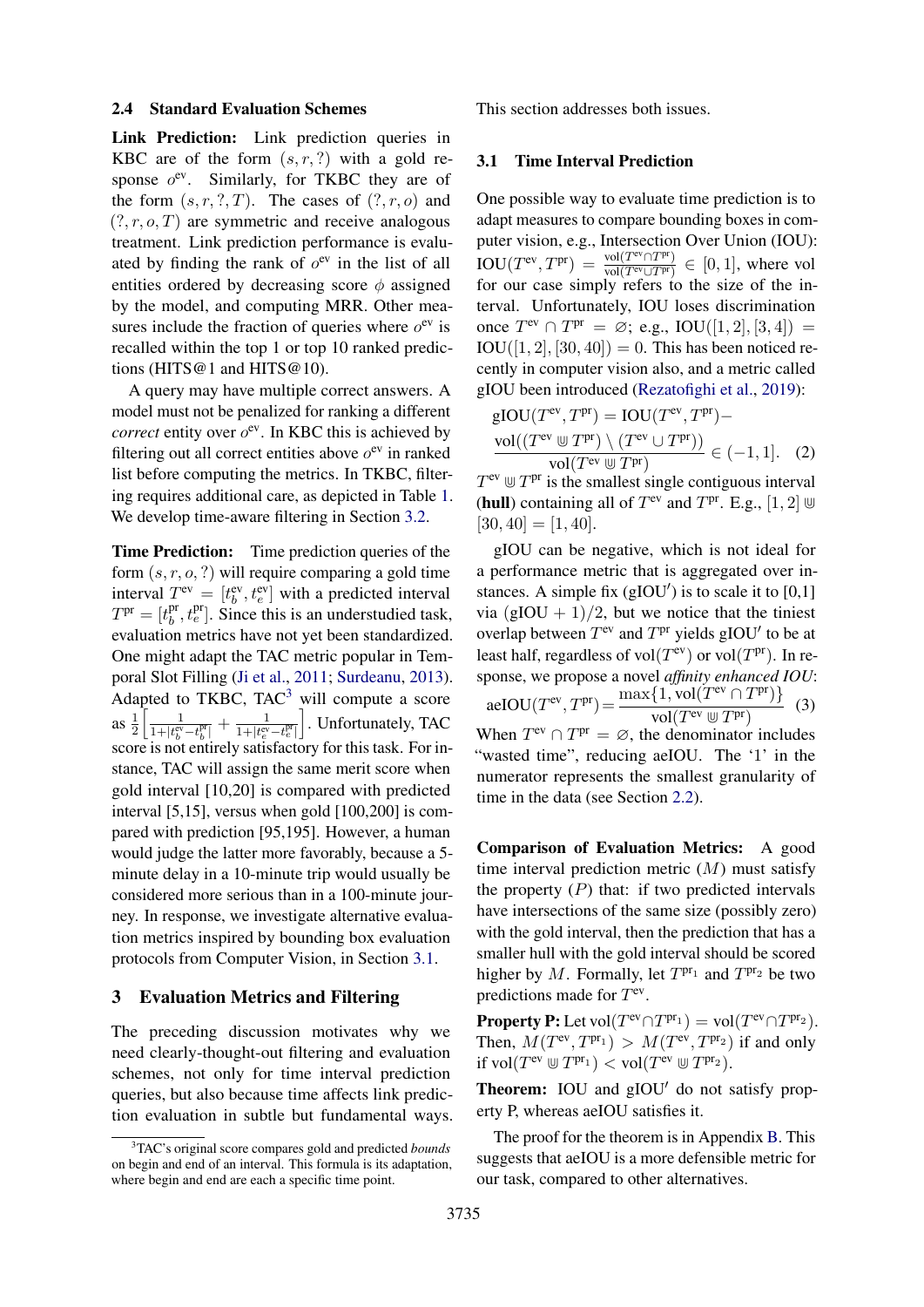<span id="page-3-0"></span>

|            | <b>Eval query:</b> $(s =$ French National Assembly, $r =$ has member, $o = ?$ , $Tev = [2000, 2003]$ |            |                 |                 |         |                |         |  |  |  |
|------------|------------------------------------------------------------------------------------------------------|------------|-----------------|-----------------|---------|----------------|---------|--|--|--|
| Candidates | Known                                                                                                | Method 1   | <b>Method 2</b> | <b>Method 3</b> |         |                |         |  |  |  |
| o, system  | duration of                                                                                          | Unfiltered | Time-           |                 |         | Time-sensitive |         |  |  |  |
| ordered    | $o$ (any fold)                                                                                       |            | insensitive     | 2000            | 2001    | 2002           | 2003    |  |  |  |
| Pierre     | [2002, 2003]                                                                                         |            |                 |                 |         |                |         |  |  |  |
| Paul       | 2003, 2008]                                                                                          |            |                 |                 |         |                |         |  |  |  |
| Alain      | [2008, 2009]                                                                                         |            |                 |                 |         |                |         |  |  |  |
| Claude     | [2000, 2003]                                                                                         |            |                 |                 |         |                |         |  |  |  |
| Jean       |                                                                                                      |            |                 |                 |         |                |         |  |  |  |
|            | Time-sensitive rank of Jean                                                                          | $1+4=5$    | $1+0=1$         | $1+3=4$         | $1+3=4$ | $1+2=3$        | $1+1=2$ |  |  |  |

Table 1: *Jean* is the gold answer ( $o^{ev}$ ). Rows are ranked system predictions, which may be seen with same s and r for different intervals (Column 2). Columns 3–4 show the filtering of existing methods (1:unfiltered, 0:filtered). Columns 5–8 (Method 3, our proposal) show the filtering for each time instant. The bottom row shows ranks of *Jean* as computed by different methods. Existing methods over- or under-estimate performance. Method 3 assigns *Jean* a rank of 3.25, which is the average of the filtered ranks  $\{4, 4, 3, 2\}$  for each time instant in [2000, 2003].

### <span id="page-3-1"></span>3.2 Link Prediction

We first illustrate the unique challenges offered by TKBC link prediction queries through an example in Table [1.](#page-3-0) The query asks for the name of a person who was a member of the French National Assembly in interval [2000, 2003]. Let the gold answer (object)  $o^{ev}$  be Jean, which is ranked at the fifth position by the model. All four entities above Jean are seen with the same subject and relation in the data, but for different time intervals. E.g., Pierre is also a member of the assembly, but during [2002, 2003]. The key question is: how should the four entities above Jean be filtered to compute its final rank?

We argue (Table [1\)](#page-3-0) that existing filtering approaches are unsatisfactory. [Dasgupta et al.](#page-9-7) [\(2018\)](#page-9-7) underrate model performance by not performing any filtering (Method 1). In this example, the model is penalized for Claude, even though the time-interval for Claude exactly matches the query. On the other hand, García-Durán et al. [\(2018\)](#page-9-9) and [Jin et al.](#page-9-12) [\(2019\)](#page-9-12) ignore time information altogether and filter out *all* entities seen with gold  $(s, r)$ . This can greatly overestimate system quality (Method 2). For instance, the model is not penalized for predicting Alain, even though its membership interval has no overlap with the query interval.

Ideally, filtering must account for the overlap between the query time interval and the time intervals associated with system-proposed entities. We propose such a filtering strategy (Method 3). We split the query interval into time instants, and compute a filtered rank for each time point independently. Entities that have full time overlap (or no overlap) will always (respectively, never) get filtered for a time instant. Partially overlapping entities will get filtered in only overlapping instants (e.g., 2 out of 4 for Pierre). After computing filtered ranks for each

time instant, we output the final rank as an average of all such filtered ranks. In this example, this approach will compute the average of  $\{4, 4, 3, 2\}$ , which is 3.25. This average rank is used when computing standard metrics like MRR and HITS@10.

Note that the run-time complexity of the proposed evaluation protocol is linear in the size of interval, because we compute a filtered rank for each time point separately.

#### 4 The Proposed TIMEPLEX Framework

Similar to TNT-Complex, TIMEPLEX learns complex-valued entity, relation, and time instant embeddings. However, it has several differences from TNT-Complex. (1) Its base scoring function  $\phi^{TX}(s, r, o, t)$  adds several products of three embeddings, instead of a single four-way product (Section [4.1\)](#page-3-2). (2) It has a fully automatic mechanism to introduce additional features to capture recurrent nature of a relation, as well as temporal interactions between pairs of relations (Section [4.2\)](#page-4-0). (3) It uses a two-phase training (Section [4.3\)](#page-5-0) curriculum that estimates first the embeddings and then novel additional parameters. (4) Its testing protocol can output a missing time-interval  $T$  for time-interval prediction queries (Section [4.4\)](#page-5-1).

#### <span id="page-3-2"></span>4.1 TIMEPLEX Base Model

Just as a joint distribution is often approximated using lower-order marginals in graphical models [\(Koller and Friedman,](#page-9-14) [2009\)](#page-9-14), TIMEPLEX constructs a base score ( $\phi^{TX}$ ) by augmenting CX score with three time-dependent terms:

<span id="page-3-3"></span>
$$
\phi^{TX}(s,r,o,t) = \langle s, r^{\text{SO}}, o^{\star} \rangle + \alpha \langle s, r^{\text{ST}}, t^{\star} \rangle + \beta \langle o, r^{\text{OT}}, t^{\star} \rangle + \gamma \langle s, o, t^{\star} \rangle. \tag{4}
$$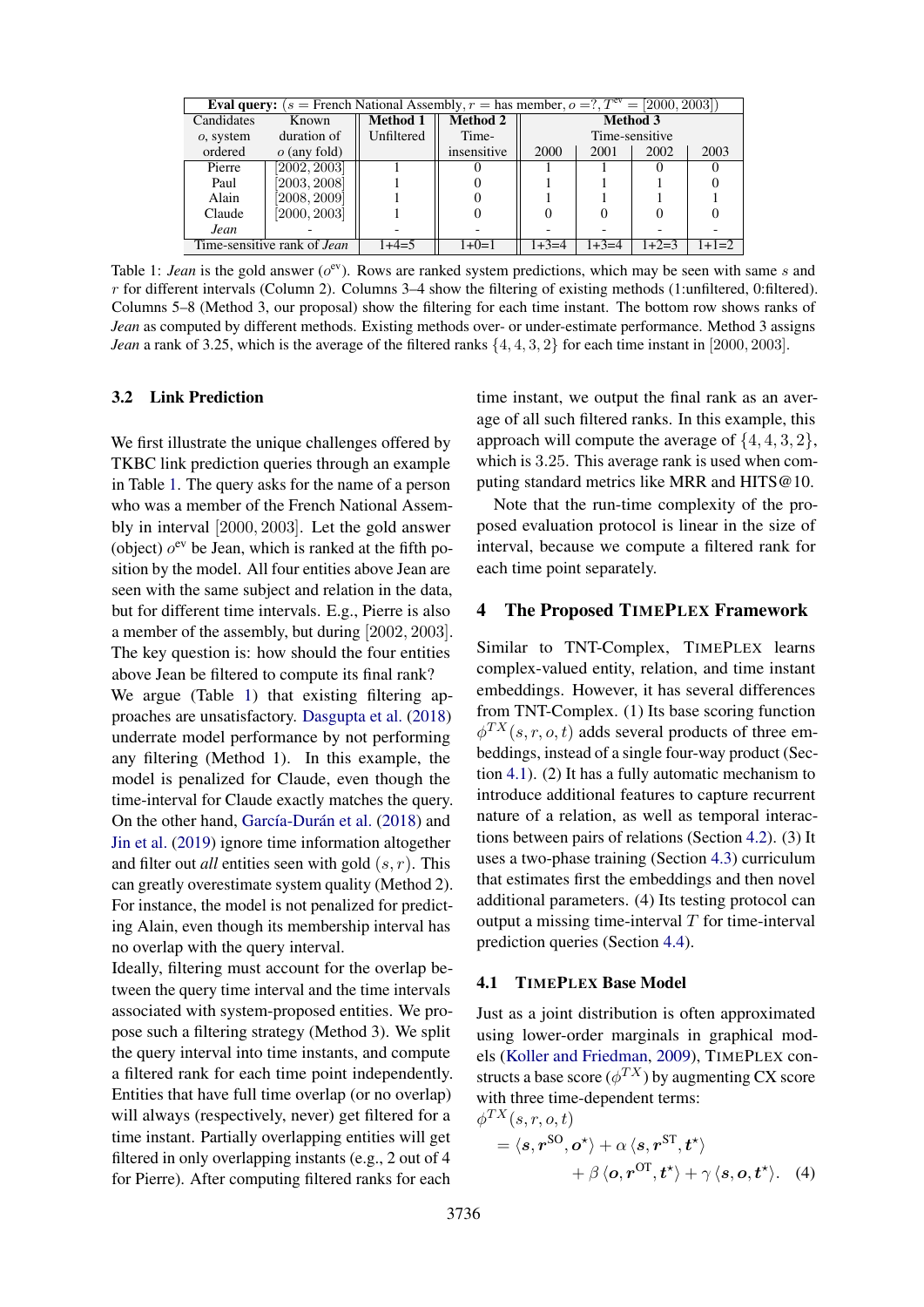Here,  $s, o, t \in \mathbb{C}^D$ , whereas each r is represented as a collection of three such vectors  $(r^{SO}, r^{ST}, r^{OT})$ , and hence requires three times the parameters.  $r^{ST}$  represents a relation which is true for entity s at time t (similarly for  $r^{SO}$  and  $r^{OT}$ ).  $\alpha$ ,  $\beta$  and  $\gamma$  are hyperparameters.

[Jiang et al.](#page-9-10) [\(2016\)](#page-9-10) observed that several relations attach to a subject or object only at specific time points. E.g., subject Barack Obama was president in 2009, regardless of the object United States. In such cases, the formulation above is fully expressive. To extend from single time instants  $t$  to an interval  $T$ , we propose

 $\phi^{TX}(s, r, o, T) = \sum_{t \in T} \phi^{TX}(s, r, o, t).$  (5)

## <span id="page-4-0"></span>4.2 Relation Recurrence and Pair Scores

We extend TIMEPLEX's base model via additional (soft) temporal constraints that can help in better assessing the validity of a tuple. We aim to capture three types of temporal constraints:

- Relation Recurrence: Many relations do not recur for a given entity (e.g., a person is born only once). Some relations recur with fixed periodicity (e.g., Olympic games recur every four years). Recurrences of other relations may be distributed around a mean time period.
- Ordering Between Relations: A relation precedes another, for a given entity. E.g., *person-BornYear* should precede *personDiedYear* for a given subject entity (person).
- Time Gaps Between Relations: The difference in time instants of two relations (wrt to an entity) is distributed around a mean, e.g., *person-DiedYear* minus *personBornYear* has a mean of about 70 with some observed variance.

The first constraint concerns a single relation, whereas the latter two concern pairs of relations. [Jiang et al.](#page-9-10) [\(2016\)](#page-9-10) attempted to capture relation ordering constraints as model regularization, but their approach does not take into account time differences. Nor does it model relation recurrence.

Basic TIMEPLEX may not be able to learn these constraints from data either, since each time instant is modeled as a separate embedding with *independent* parameters — it has no explicit understanding of the difference between two time instants. In response, we augment TIMEPLEX with additional features that capture how soon an event recurs, or how soon after the occurrence of one relation, another relation is likely to follow. We define two scoring functions  $\phi^{\text{Rec}}$  and  $\phi^{\text{Pair}}$  for these two cases, to be aggregated with  $\phi^{TX}$  (eqn. [4\)](#page-3-3).

Inspired by García-Durán and Niepert [\(2018\)](#page-9-15), we model time gaps as drawn from Gaussian distributions. We use  $\mathcal{N}(x|\mu, \sigma)$  to denote the probability density of a Gaussian distribution with mean  $\mu$ and std deviation  $\sigma$  at the time (difference) value x (See Figure [1](#page-5-2) (a)). We denote as  $KB<sup>tr</sup>$  all tuples in the train fold.

Recurrence Score: We say that (s, r, o) *recurs* if there are at least two distinct intervals  $T$  such that  $(s, r, o, T) \in KB^{\text{tr}}$ . If there are at least  $K^{\text{Rec}}$ distinct pairs  $(s, o)$  such that  $(s, r, o)$  recurs, then r is considered *recurrent*.  $K^{\text{Rec}}$  is a hyperparameter.

For each recurrent relation  $r$ , our model learns three new parameters:  $\mu_r$ ,  $\sigma_r$ , and  $b_r$ . Intuitively,  $\mathcal{N}(\cdot|\mu_r, \sigma_r)$  represents a distribution of typical durations between two recurring instances of a relation (with a specific subject and object entity) and  $b_r$  is the bias term. For non-recurrent relations, only the bias  $b_r$  is learnt. While computing recurrence features, all training tuples of the form  $(s, r, o, T)$ are reduced to  $(s, r, o, t)$ , i.e., with a singleton time interval, where  $t = t_b$ , the start time of T. TIME-PLEX sets a fact recurrence score,  $\phi^{\text{Rec}}$ , as follows:

- 1. If  $(s, r, o, \star) \notin KB^{\text{tr}},$  set  $\phi^{\text{Rec}} = 0$ .
- 2. Else, if r is not recurrent, set  $\phi^{\text{Rec}} = b_r$ . This allows the model to learn to penalize repetition of relations that do not recur.
- 3. Find time gap  $(\delta)$  to its closest recurrence:  $\delta = \min_{\{(s,r,o,t') \in \mathbf{KB}^{\text{tr}}: t' \neq t\}} |t-t'|$  $(6)$

Then, set

$$
\phi^{\text{Rec}}(s, r, o, T = [t_b, t_e]) =
$$

 $\phi^{\text{Rec}}(s, r, o, t_b) = w_r \mathcal{N}(\delta | \mu_r, \sigma_r) + b_r.$  (7)

The intuition is that  $\phi^{\text{Rec}}$  should penalize the proposed  $(s, r, o, T)$  if  $\delta$  is not close to the mean gap  $\mu_r$ . For example, (Presidential election, held in, USA, 2017) should be penalized, if (Presidential election, held in, USA, 2016) is known, and the event reoccurs every 4 years ( $\mu_r = 4, \sigma_r \approx 0$ ).

Relation Pairs Score: TIMEPLEX also learns soft time constraints between pairs of relations. We describe this mechanism for subjects; objects are handled analogously. For each relation pair  $(r, r')$ , we maintain four parameters,  $\mu_{rr'}$ ,  $\sigma_{rr'}$ ,  $b_{rr'}$  and  $w_{rr'}$ , whose purpose we will describe presently. As with recurrence scores, all training tuples  $(s, r, o, T)$  are reduced to  $(s, r, o, t)$ , where t  $= t_b$ , the start time of T. Given the candidate tuple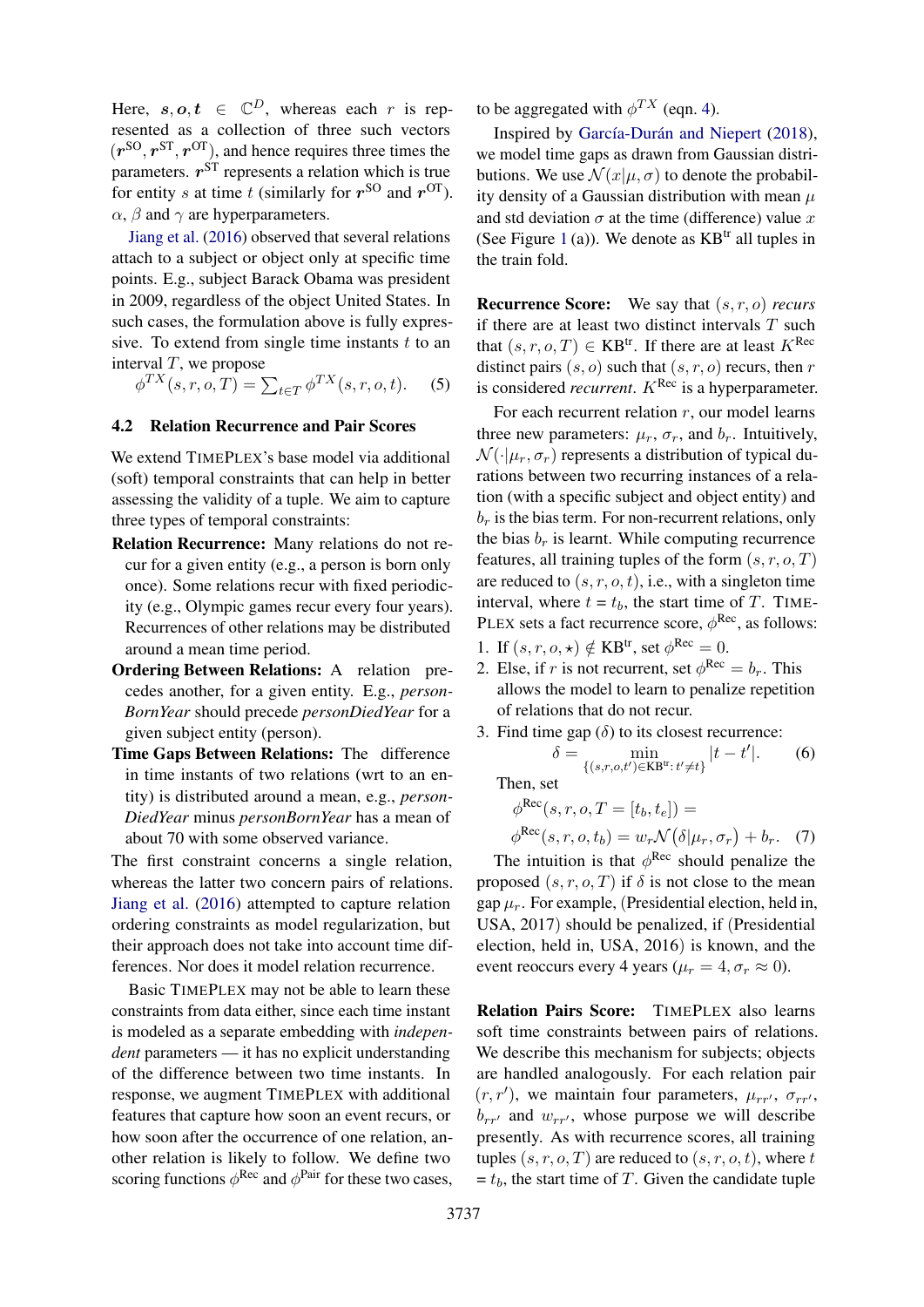<span id="page-5-2"></span>

Figure 1: (a) *Pre-training Data Statistics Collection Strategy* for relation pair (bornIn, graduatedFrom). Such statistics are computed for all relation pairs, and (b) *Relation Pair Score Computation* of a fact using the statistics collected in part (a). Here,  $\delta_{rr_i} = (t - t_i)$ .

 $(s, r, o, t)$  to score, we collect fact tuples

 $\{f_i = (s, r_i, o_i, t_i) \in \text{KB}^{\text{tr}}, r_i \neq r\},\qquad(8)$  $\mathit{sc}(f_i) = \mathcal{N}(t - t_i | \mu_{rr_i}, \sigma_{rr_i}) + b_{rr_i}$  having the same subject but a different relation, into the set called KB<sup>Pair</sup>(s). The *i*<sup>th</sup> tuple in KB<sup>Pair</sup>(s) is scored as  $sc(f_i) = \mathcal{N}(t - t_i | \mu_{rr_i}, \sigma_{rr_i}) + b_{rr_i}$ . This represents the contribution of  $f_i$  in the validity of candidate tuple, based on their (signed) time difference, and typical time differences observed between these two relations.  $\phi_{sub}^{Pair}$  needs to aggregate these over  $f_i$ . The (trained) parameter  $w_{rr}$  measures how much the times associated with  $r'$  influence our belief in  $(s, r, o, t)$ . Using these, we define the weighted average

$$
\phi_{\text{sub}}^{\text{Pair}}(s,r,o,t) = \sum_{f_i \in \text{KB}^{\text{Pair}}(s)} sc(f_i) \frac{\exp(w_{rr_i})}{\sum_{f_j} \exp(w_{rr_j})}.
$$

A similar  $\phi_{obj}^{Pair}$  score is computed for the object entity, and overall  $\phi_{\text{pair}}^{\text{Pair}} = \phi_{\text{sub}}^{\text{Pair}} + \phi_{\text{obj}}^{\text{Pair}}$  (See Figure  $1(b)$  $1(b)$ ). The final scoring function of TIME-PLEX is

$$
\phi(s, r, o, T) = \phi^{TX}(s, r, o, T)
$$
  
+  $\kappa \phi^{\text{Pair}}(s, r, o, T) + \lambda \phi^{\text{Rec}}(s, r, o, T),$  (9)  
where  $\kappa$  and  $\lambda$  are model hyperparameters.

### <span id="page-5-0"></span>4.3 Training

We train TIMEPLEX in a curriculum of two phases. In the first phase, we optimize embeddings for all entities, relations and time-instants by minimizing the log-likelihood loss using only the base model TX. We compute the probability of predicting a response  $o$  for a query  $(s, r, ?, T)$  as:  $\Pr(o|s, r, T) = \frac{\exp(\phi^{TX}(s, r, o, T))}{\sum_{r \in \mathcal{F}(X, r, o, T)}$  $\frac{\exp(\varphi^{-1}(0, r, 0, 1))}{\sum_{o'} \exp(\phi^{TX}(s, r, o', T))}$  (10) We can similarly compute  $Pr(s|r, o, T)$  and similar terms for time instant queries, e.g.,  $Pr(o|s, r, t)$  and  $Pr(t|s, r, o)$ . We then convert every  $(s, r, o, T =$  $[t_b, t_e]$ )  $\in$  KB<sup>tr</sup> in time-instant format by enumerating all  $(s, r, o, t)$ , for  $t \in [t_b, t_e]$ . Training of embeddings minimizes the log-likelihood loss:

$$
- \sum_{\langle s,r,o,t\rangle \in KB^{\text{tr}}}\left(\log \Pr(o|s,r,t;\theta) + \log \Pr(s|o,r,t;\theta) + \log \Pr(t|s,r,o;\theta)\right)
$$
(11)

In the second phase, we freeze all embeddings and train the parameters of the recurrence and pairs models. Here, too, we use the log-likelihood loss, except that  $\phi^{TX}$  is replaced by the overall  $\phi$  function. Parameters  $\mu_{rr'}$  and  $\sigma_{rr'}$  of the relation-pairs model component are not trained via backpropagation. Instead, they are fitted separately, using the difference distributions for the pair of relations in the training KB. This improves the overall stability of training.

### <span id="page-5-3"></span><span id="page-5-1"></span>4.4 Inference

At test time, for a link prediction query, TIME-PLEX ranks all entities in decreasing order of  $Pr(o|s, r, T)$  or  $Pr(s|r, o, T)$  scores. For time prediction, its goal is to output a predicted time duration  $T<sup>pr</sup>$ . We first compute a probability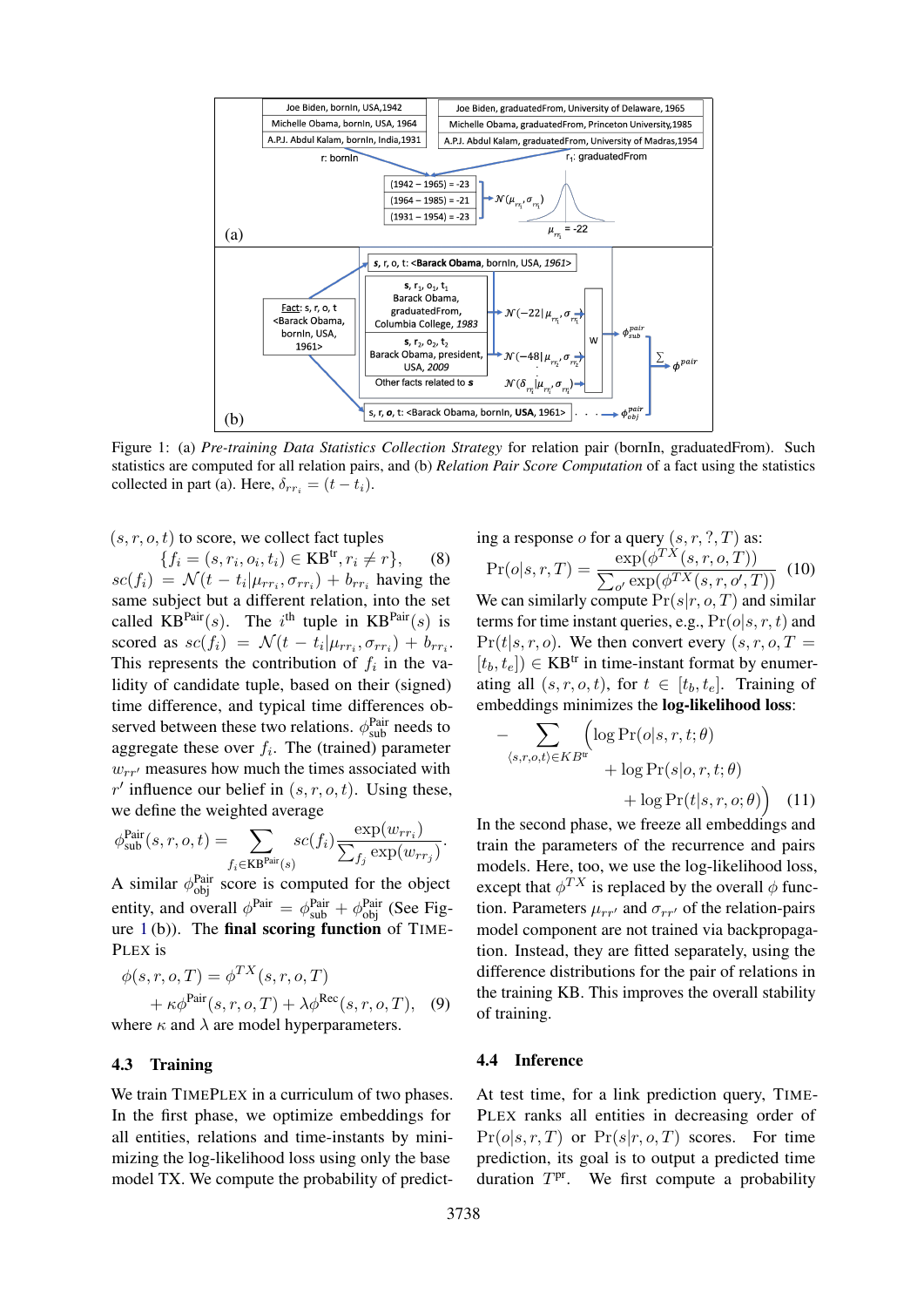distribution over time instants  $Pr(t|s, r, o)$  =  $\sum_{}^{}% \left( \sum_{}^{}% \vec{r}^{\prime }_{i}+\sum_{}^{}% \vec{r}^{\prime }_{i}+\sum_{}^{}% \vec{r}^{\prime }_{i}+\sum_{}^{}% \vec{r}^{\prime }_{i}+\sum_{}^{}% \vec{r}^{\prime }_{i}+\sum_{}^{}% \vec{r}^{\prime }_{i}+\sum_{}^{}% \vec{r}^{\prime }_{i}+\sum_{}^{}% \vec{r}^{\prime }_{i}+\sum_{}^{}% \vec{r}^{\prime }_{i}+\sum_{}^{}% \vec{r}^{\prime }_{i}+\sum_{}^{}% \vec{r}^{\prime }_{i}+\$  $\exp(\phi(s,r,o,t))$  $\frac{\exp(\phi(s,r,o,t))}{t' \in \mathcal{I}}$  exp $(\phi(s,r,o,t'))$ . We then greedily coalesce time instants to output the best duration. For greedy coalescing, we tune a threshold parameter  $\theta_r$  for each relation r using the dev fold (such that shorter  $\theta_r$  prefers short duration and vice versa). We then initialize the predicted interval  $T<sup>pr</sup>$  as  $argmax_t \Pr(t|s, r, o)$ . Then, as long as total probability of the interval, i.e.,  $\sum_{t \in T^{\text{pr}}} \Pr(t|s, r, o)$  is less than  $\theta_r$ , we extend  $T^{\text{pr}}$  with the instant to its left or right, whichever has a higher probability.

## 5 Experiments

We investigate the following research questions. (1) Does TIMEPLEX convincingly outperform the best time-agnostic and time-aware KBC systems on link prediction and time interval prediction tasks? (2) Are recurrent and pairwise features helpful in the final performance? (3) Are TIMEPLEX's time embeddings meaningful, i.e., do they capture the passage of time in an interpretable manner? (4) Do TIMEPLEX predictions honor temporal constraints between relations?

## 5.1 Datasets & Experimental Setup

Datasets: We report on experiments with four standard TKBC datasets. WIKIDATA12k and YAGO11k [\(Dasgupta et al.,](#page-9-7) [2018\)](#page-9-7) are two knowledge graphs with a time interval associated with each triple. These contain relational facts like (David Beckham, plays for, Manchester United; [1992, 2003]). ICEWS14 and ICEWS05-15 (García-Durán et al., [2018\)](#page-9-9) are two event-based temporal knowledge graphs, with facts from Integrated Crisis Early Warning System repository. These primarily include political events with timestamps (no nontrivial intervals). We consider the time granularity for interval datasets as 1 year, and for ICEWS datasets as 1 day. See Table [5](#page-12-0) in Appendix [A](#page-11-1) for salient statistics of these datasets. By experimenting across the spectrum, from 'point' events to facts with duration, we wish to ensure the robustness of our observations.

García-Durán et al. [\(2018\)](#page-9-9) also report performance on the Yago15k dataset. However, for this dataset, only 17% of the facts have associated temporal information. In contrast, all the datasets we used had at least 99% of facts with temporal information. Hence, we believe a temporal model will not substantially improve the performance of a

time-agnostic model on this dataset. Note that TNT-Complex [\(Lacroix et al.,](#page-9-1) [2020\)](#page-9-1) also obtained only a slight improvement over a time-agnostic model on Yago15k, supporting our hypothesis. A contemporaneous work by [\(Ahrabian et al.,](#page-9-16) [2020\)](#page-9-16) proposed new multi-relational temporal Knowledge Graph based on the daily interactions between artifacts in GitHub. We leave exploration of this dataset for future work.

Algorithms compared: We compare against our reimplementations of CX, HyTE, TA-family, and TNT-Complex. In all cases we verify that our implementations give comparable or better scores as reported in literature. We combine HyTE and TA, with scoring functions from TransE, DistMult and CX and present the best results. We also compare against reported results in DE-SimplE.

Experimental Details: For all models, we optimize parameters with AdaGrad running for 500 epochs for all losses, with early stopping on dev fold. We control for an approximately comparable number of parameters and set dimensionality of 200 for all complex embeddings and 400 for all real embeddings. We follow other best practices in the literature, such as L2 regularization only on embeddings used in the current batch [\(Trouillon et al.,](#page-10-2) [2016\)](#page-10-2), adding inverted facts  $(o, r^{-1}, s, T)$ , using 1vsAll negative sampling [\(Dettmers et al.,](#page-9-17) [2018\)](#page-9-17) whenever applicable, and using temporal smoothing for ICEWS datasets [\(Lacroix et al.,](#page-9-1) [2020\)](#page-9-1).

Some instances in interval datasets have  $t_b$  or  $t_e$ missing. Following [Dasgupta et al.](#page-9-7) [\(2018\)](#page-9-7), we replace missing values by  $-\infty$  or  $+\infty$ , respectively. For time prediction queries, we remove such instances from test sets. For ICEWS datasets we set  $t_b = t_e$ . For time interval prediction, all models use our greedy coalescing inference from Section [4.4.](#page-5-1)

For TIMEPLEX, we perform a grid search for all hyperparameters, and pick the best values based on MRR scores on valiations set. Hyperparameters for all datasets are described in Appendix [G.](#page-11-2)

#### 5.2 Results and Observations

Table [2](#page-7-0) compares all algorithms for link prediction. We find that the best performing baseline among existing TKBC systems is the recently proposed TNT-Complex model. TIMEPLEX outperforms TNT-Complex by over 3 MRR points in ICEWS datasets. Its gains (3.25 and 5.6 pts) are even more pronounced in interval datasets. All differences are statistically significant using paired t-test with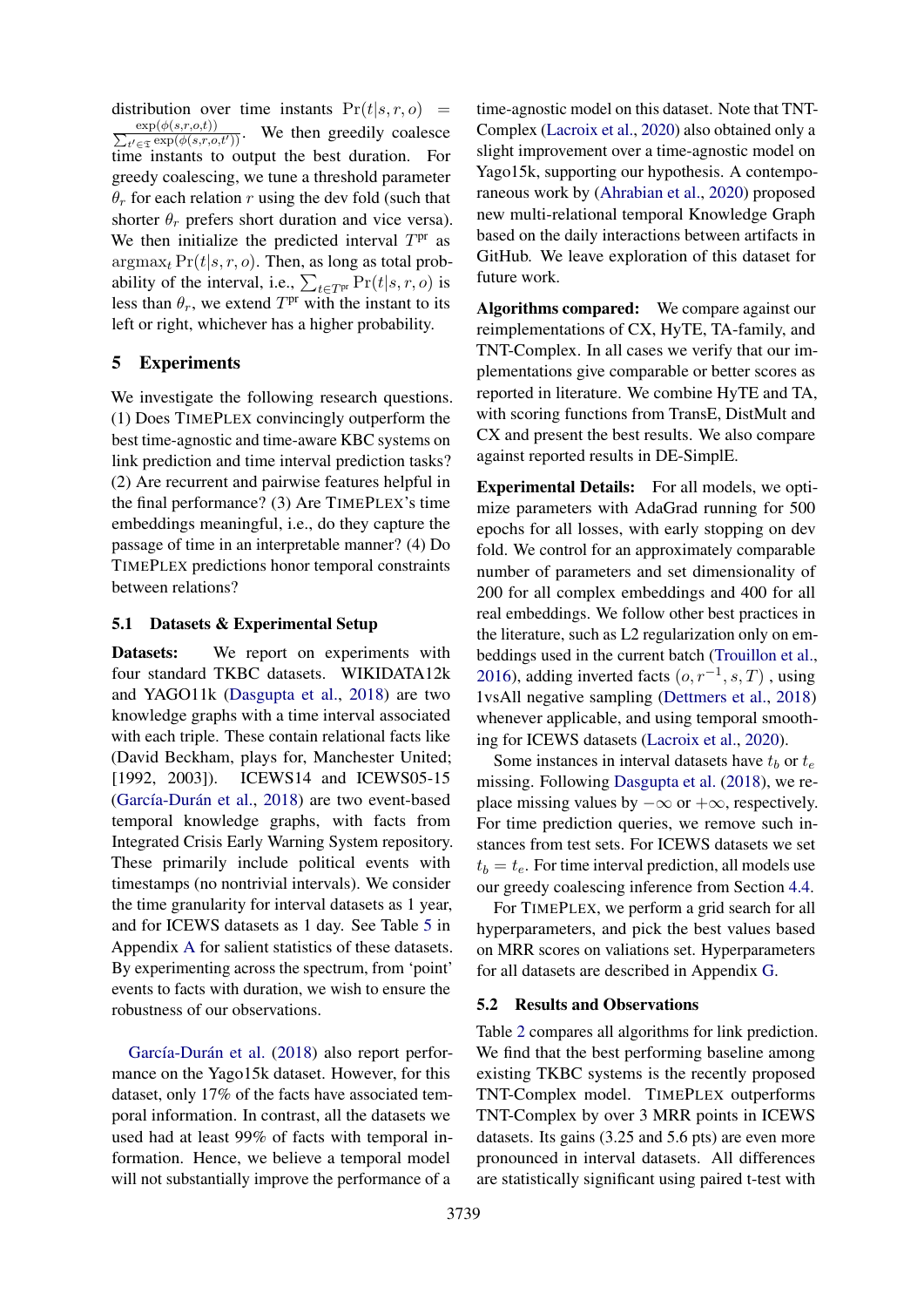<span id="page-7-0"></span>

| Dataset $\rightarrow$ |            | WIKIDATA12k                                            |                                   |            | YAGO11k                        |                                          |            | <b>ICEWS05-15</b>                                     |                               |            | <b>ICEWS14</b>                                   |                                        |
|-----------------------|------------|--------------------------------------------------------|-----------------------------------|------------|--------------------------------|------------------------------------------|------------|-------------------------------------------------------|-------------------------------|------------|--------------------------------------------------|----------------------------------------|
| $\downarrow$ Methods  | <b>MRR</b> | $\overline{\phantom{0}}$<br>$^{\circ}$<br><b>SLIFI</b> | $\Xi$<br>$^{\circledR}$<br>Ω<br>툐 | <b>MRR</b> | −<br>$^{\circ}$<br><b>HITS</b> | $\mathsf{D}$<br>$^{\circledR}$<br>s<br>Ë | <b>MRR</b> | $\overline{\phantom{0}}$<br>$^{\circ}$<br><b>HTTS</b> | $\Xi$<br>$^{\circ}$<br>S<br>Ë | <b>MRR</b> | $\overline{\phantom{0}}$<br>$^{\circ}$<br>S<br>目 | $\Xi$<br>$^{\circledR}$<br><b>HITS</b> |
| <b>CX</b>             | 24.82      | 14.30                                                  | 48.90                             | 18.14      | 11.46                          | 31.11                                    | 48.68      | 37.00                                                 | 72.63                         | 45.50      | 33.87                                            | 69.73                                  |
| TA (CX)               | 22.78      | 12.69                                                  | 46.00                             | 15.24      | 9.36                           | 26.26                                    | 49.23      | 37.6                                                  | 72.69                         | 40.97      | 29.58                                            | 63.87                                  |
| HyTE (TransE)         | 25.28      | 14.70                                                  | 48.26                             | 13.55      | 3.32                           | 29.81                                    | 23.73      | 3.11                                                  | 62.76                         | 24.91      | 2.98                                             | 65.30                                  |
| DE-SimplE             | 25.29      | 14.68                                                  | 49.05                             | 15.12      | 8.75                           | 26.74                                    | 51.30      | 39.20                                                 | 74.80                         | 52.60      | 41.80                                            | 72.50                                  |
| TNT-Complex           | 30.10      | 19.73                                                  | 50.69                             | 18.01      | 11.02                          | 31.28                                    | 60.58      | 51.14                                                 | 78.50                         | 56.72      | 47.04                                            | 75.40                                  |
| TIMEPLEX (base)       | 32.38      | 22.03                                                  | 52.79                             | 18.35      | 10.99                          | 31.86                                    | 63.91      | 54.62                                                 | 81.42                         | 60.25      | 51.29                                            | 77.05                                  |
| <b>TIMEPLEX</b>       | 33.35      | 22.78                                                  | 53.20                             | 23.64      | 16.92                          | 36.71                                    | 63.99      | 54.51                                                 | 81.81                         | 60.40      | 51.50                                            | 77.11                                  |

Table 2: Link prediction performance across four datasets. The last row reports results for TIMEPLEX(base) augmented with pair/recurrent features.

<span id="page-7-1"></span>

| Datasets $\rightarrow$ | YAGO11k | WIKIDATA12k |
|------------------------|---------|-------------|
| $\downarrow$ Methods   | aeIOU   | aeIOU       |
| <b>HyTE</b>            | 5.41    | 5.41        |
| TNT-Complex            | 8.40    | 23.35       |
| TIMEPLEX (base)        | 14.21   | 26.20       |
| <b>TIMEPLEX</b>        | 20.03   | 26.36       |

Table 3: Time prediction performance.

 $p < 0.01$ . These scores establish a new state of the art for link prediction on all four datasets.

A contemporaneous work, ATiSE [\(Nayyeri et al.,](#page-9-18) [2020\)](#page-9-18) models KB entities and relations using time dependent Gaussian embedding, but show weaker performance (see Table [2](#page-7-0) and Table [11\)](#page-13-0).

We are the first to look at the task of predicting *time intervals*, and we report performance using our novel aeIOU metric (Table [3\)](#page-7-1). We see that TIMEPLEX outperforms TNT-Complex on both datasets, with a huge  $11+$  pt jump on the Yago $11K$ dataset. It is also noteworthy that even the base model of TIMEPLEX is consistently better than TNT-Complex across all experiments.

On Pair/recurrent features: We find that recurrent features are very helpful in both interval datasets, and significantly improve link prediction performance. Relation pair features particularly help in YAGO11k — over 5 pt aeIOU boost in time prediction, but on WIKIDATA12k they make only a marginal difference. On inspecting the datasets, we find that 78% of entities in WIKIDATA12k are seen with a single, recurring relation (such as *award received*, or *member of sports team*); therefore, relation pair features cannot help.

ICEWS datasets are scraped from news events. On inspecting the datasets, we find that the events do not follow any temporal ordering and are fairly non-regular in event recurrence as well. Hence, TIMEPLEX's improvements over the base model are limited. We further investigate the differing performance on datasets and the value of pair features in the next section.

<span id="page-7-2"></span>

Figure 2:  $L_2$  distances (y-axis) between TIMEPLEX time embeddings increase with time gap (x-axis).

#### 5.3 Diagnostics

Time gap vs. embedding distances: Longevity of relations, or gaps between events, are often determined by physical phenomena that are smooth and continuous in nature. Therefore, we expect the embedding of the year 1904 to be closer to that of 1905 compared to the embedding of, say, 1950.

To validate this hypothesis, we compute mean L2 distance between embeddings of time instants which are apart by a given time gap. To filter noise, we drop instant pairs with extreme gaps that have low support (less than 30). For WIKIDATA12k we used embeddings of years [1984, 2020] and for YAGO11k we use embeddings of years [1958, 2017].

Figure [2](#page-7-2) shows that  $L_2$  distance between pairs of time embeddings increases with the actual year gap between them. Since we enumerate all time points in the given fact time-interval, years that are closer share a lot of facts (triples), and are hence closer in the embedding space. This has a smoothing effect on time embeddings. Hence they correlate well with actual time-gaps. This strongly suggests that the time embeddings learnt by TIMEPLEX naturally represent physical time.

Temporal ordering of relation pairs: Both YAGO11k and WIKIDATA12k contain relations with temporal dependencies, e.g., *bornInPlace* should always precede *diedInPlace* for the same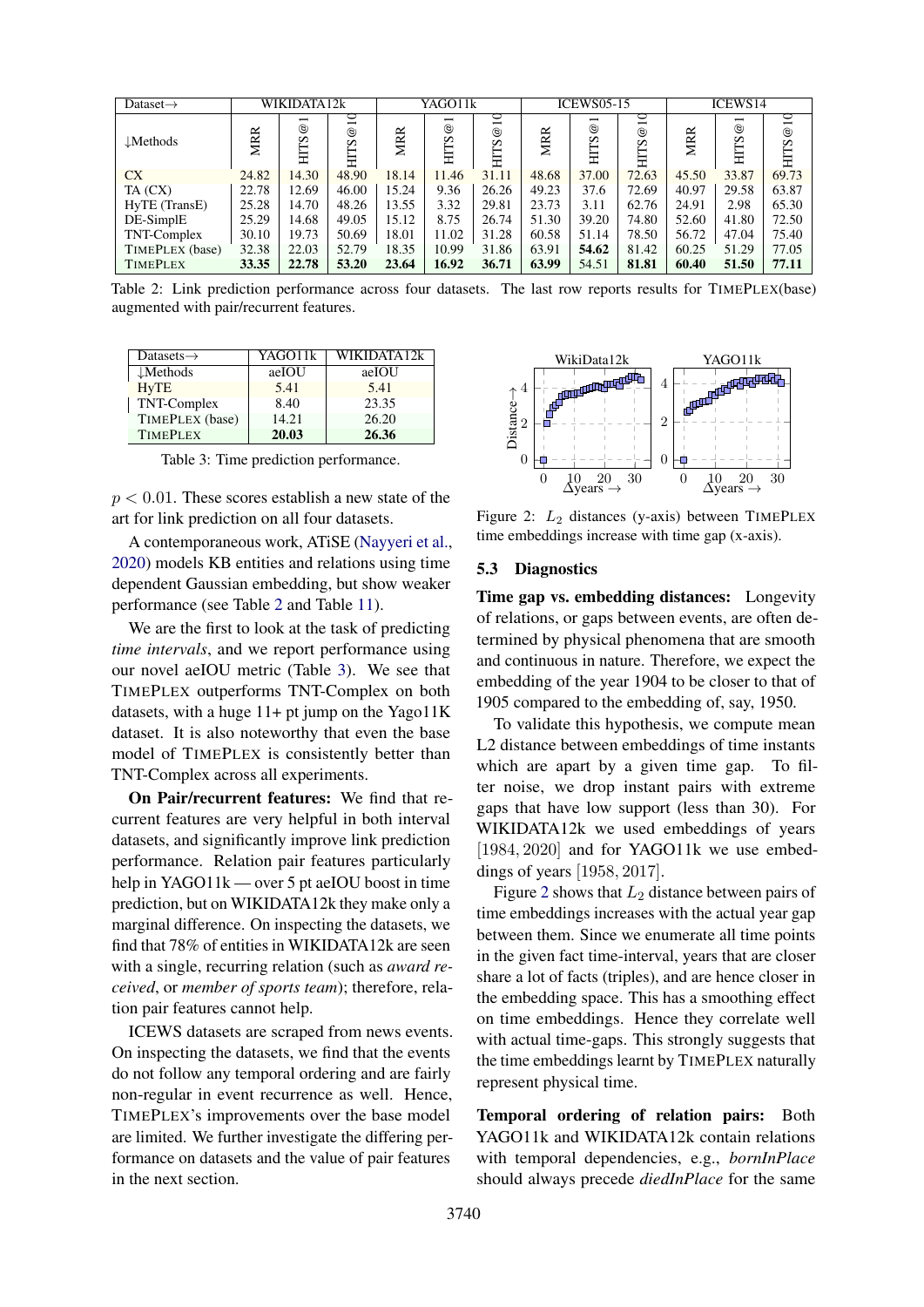<span id="page-8-1"></span>

|                    | YAGO11k | WIKIDATA 12k |
|--------------------|---------|--------------|
| CX.                | 10.04   | 0.7          |
| HvTE               | 7.2     | 0.4          |
| <b>TNT-Complex</b> | 8.82    | 0.3          |
| TIMEPLEX (Base)    | 6.6     | 0.3          |
| <b>TIMEPLEX</b>    | 1.9     | 0.2          |

Table 4: Ordering constraint violations among top predictions of various models (% of facts in test set).

<span id="page-8-2"></span>

Figure 3: Time prediction comparison for two systems.

person. We now study whether TIMEPLEX models are able to learn these natural constraints from data.

We first exhaustively extract all relation pairs  $(r_1, r_2)$ , where the existence of both  $(s, r_1, \star, t_1)$ and  $(s, r_2, \star, t_2)$  is accompanied by  $t_1 < t_2$  at least 99% of the time, with a minimum support of 100 entities  $s^4$  $s^4$  We now verify whether TIMEPLEX honors  $r_1$  before  $r_2$  when making predictions.

For each query  $(?, r, o, t)$  in the test set, we check whether the top model prediction violates any known temporal ordering constraint in this list. For example, for a query *(?, hasWonPrize, Nobel Prize, 1925)*, if the model predicted *Barack Obama* and the KB already had Barack Obama born in Hawaii in 1961, then this will be considered as an ordering violation. Table [4](#page-8-1) reports the number such violations as fraction of test set size. TIMEPLEX significantly reduces such errors for YAGO11k; this is also reflected in its superior time prediction performance. For WIKIDATA12k, the errors for TIMEPLEX (base) are already low, hence pair features are not found to be particularly helpful.

As an illustrative example, we consider the time prediction query *(Shinae-ra, wasBornIn, South Korea, ?)*, with the gold answer 1969. The only other fact seen for *Shinae-ra* in the train KB is *(Shinae-ra, isMarriedTo, ChaIn-Pyo, (1995, -))*. TIMEPLEX predicts 1967 for this query (earning an aeIOU credit of 33.33). However, TNTComplex predicts 2013 (earning almost no credit) – this also highlights that it does not capture commonsense that a person can marry only after they are born.

To understand further, we plot the normalized scores for this query in time range [1850, 2010] in Figure [3.](#page-8-2) The peak around 1967 for the TIMEPLEX plot can be attributed to the fact that mean difference for *isMarriedTo* and *wasBornIn* relations is around 30 in the dataset. Standard tensor factorization models like TNT-Complex are unable to exploit this, but our Pair features provide a way to the model to make very reasonable predictions. Other similar plots can be found in the Appendix.

### 6 Discussion

TIMEPLEX cannot exploit the influence that an entity can have on time difference distributions. For example, the life expectancy of a person (mean difference between *diedIn* and *bornIn* events) would be around 85 in Japan, but 54 in Lesotho. Extending our model to learn separate parameters for each  $\langle$ rel, entity $\rangle$  pair may be difficult due to sparsity. Also, recurrent facts may admit exceptions: Winter Olympics are held every 4 years except for 1992 and 1994. However, we do not expect even humans to do well in such cases. Exceptions like these are sparse and difficult to learn, except by rote.

## 7 Conclusion

We presented TIMEPLEX, a new TKBC framework, which combines representations of time with representations of entities and relations. It also learns soft temporal consistency constraints, which allow knowledge of one temporal fact to influence belief in another fact. TIMEPLEX exceeds the performance of existing TKBC systems. Time embeddings are temporally meaningful, and TIMEPLEX makes fewer temporal consistency and ordering mistakes. We also argue that current evaluation schemes for both link and time prediction have limitations, and propose more meaningful schemes.

#### Acknowledgements

This work is partly supported by IBM AI Horizons Network grants. IIT Delhi authors are supported by an IBM SUR award, grants by Google, Bloomberg and 1MG, Jai Gupta Chair professorship and a Visvesvaraya faculty award by the Govt. of India. The fourth author is supported by a Jagadish Bose Fellowship. We thank IIT Delhi HPC facility for compute resources. We thank Sankalan, Vaibhav and Siddhant for their helpful comments on an early draft of the paper.

<span id="page-8-0"></span><sup>&</sup>lt;sup>4</sup>The list of such relation pairs is given in the Appendix [C](#page-11-3)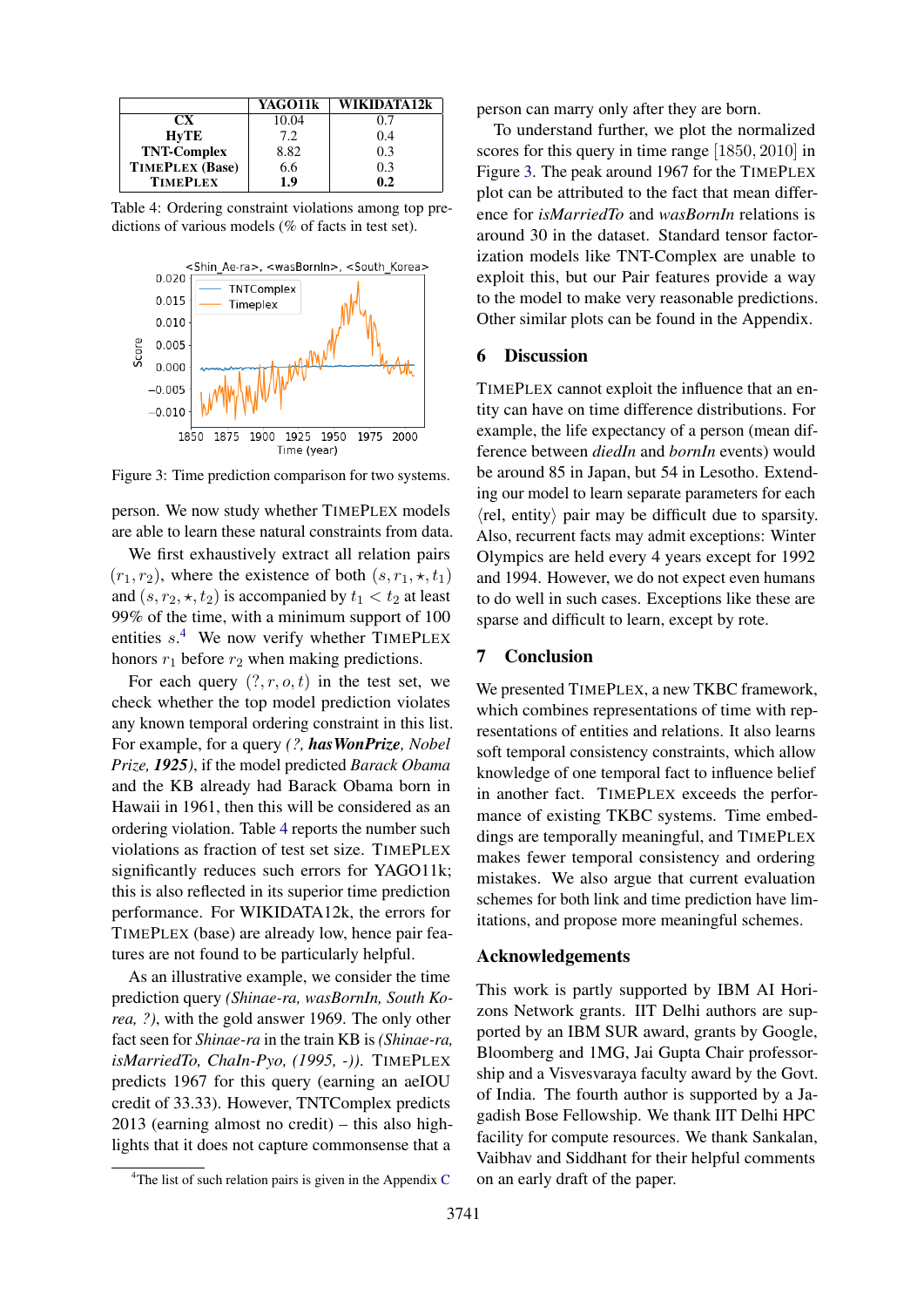#### References

- <span id="page-9-16"></span>Kian Ahrabian, Daniel Tarlow, Hehuimin Cheng, and Jin L. C. Guo. 2020. [Software engineering event](http://arxiv.org/abs/2007.01231) [modeling using relative time in temporal knowledge](http://arxiv.org/abs/2007.01231) [graphs.](http://arxiv.org/abs/2007.01231) *CoRR*, abs/2007.01231.
- <span id="page-9-2"></span>Antoine Bordes, Nicolas Usunier, Alberto Garcia-Duran, Jason Weston, and Oksana Yakhnenko. 2013. [Translating embeddings for modeling multi](http://papers.nips.cc/paper/5071-translating-embeddings-for-modeling-multi-relational-data.pdf)[relational data.](http://papers.nips.cc/paper/5071-translating-embeddings-for-modeling-multi-relational-data.pdf) In *NIPS Conference*, pages 2787– 2795.
- <span id="page-9-7"></span>Shib Sankar Dasgupta, Swayambhu Nath Ray, and Partha P. Talukdar. 2018. [HyTE: Hyperplane-based](https://doi.org/10.18653/v1/d18-1225) [temporally aware knowledge graph embedding.](https://doi.org/10.18653/v1/d18-1225) In *Proceedings of the 2018 Conference on Empirical Methods in Natural Language Processing, Brussels, Belgium, October 31 - November 4, 2018*, pages 2001–2011. Association for Computational Linguistics.
- <span id="page-9-17"></span>Tim Dettmers, Pasquale Minervini, Pontus Stenetorp, and Sebastian Riedel. 2018. [knowledge graph embeddings.](https://www.aaai.org/ocs/index.php/AAAI/AAAI18/paper/view/17366) In *Proceedings of the Thirty-Second AAAI Conference on Artificial Intelligence, (AAAI-18), New Orleans, Louisiana, USA, February 2-7, 2018*, pages 1811–1818. AAAI Press.
- <span id="page-9-9"></span>Alberto García-Durán, Sebastijan Dumancic, and Mathias Niepert. 2018. [Learning sequence encoders](https://www.aclweb.org/anthology/D18-1516/) [for temporal knowledge graph completion.](https://www.aclweb.org/anthology/D18-1516/) In *Proceedings of the 2018 Conference on Empirical Methods in Natural Language Processing, Brussels, Belgium, October 31 - November 4, 2018*, pages 4816– 4821. Association for Computational Linguistics.
- <span id="page-9-15"></span>Alberto García-Durán and Mathias Niepert. 2018. [Kblrn: End-to-end learning of knowledge base rep](http://auai.org/uai2018/proceedings/papers/149.pdf)[resentations with latent, relational, and numerical](http://auai.org/uai2018/proceedings/papers/149.pdf) [features.](http://auai.org/uai2018/proceedings/papers/149.pdf) In *Proceedings of the Thirty-Fourth Conference on Uncertainty in Artificial Intelligence, UAI 2018, Monterey, California, USA, August 6-10, 2018*, pages 372–381. AUAI Press.
- <span id="page-9-6"></span>Rishab Goel, Seyed Mehran Kazemi, Marcus Brubaker, and Pascal Poupart. 2020. [Diachronic embedding](https://aaai.org/ojs/index.php/AAAI/article/view/5815) [for temporal knowledge graph completion.](https://aaai.org/ojs/index.php/AAAI/article/view/5815) In *The Thirty-Fourth AAAI Conference on Artificial Intelligence, AAAI 2020, New York, NY, USA, February 7-12, 2020*, pages 3988–3995. AAAI Press.
- <span id="page-9-0"></span>Johannes Hoffart, Fabian M. Suchanek, Klaus Berberich, and Gerhard Weikum. 2013. [YAGO2: A](http://www.aaai.org/ocs/index.php/IJCAI/IJCAI13/paper/view/6864) [spatially and temporally enhanced knowledge base](http://www.aaai.org/ocs/index.php/IJCAI/IJCAI13/paper/view/6864) [from wikipedia: Extended abstract.](http://www.aaai.org/ocs/index.php/IJCAI/IJCAI13/paper/view/6864) In *IJCAI 2013, Proceedings of the 23rd International Joint Conference on Artificial Intelligence, Beijing, China, August 3-9, 2013*, pages 3161–3165. IJCAI/AAAI.
- <span id="page-9-3"></span>Prachi Jain, Pankaj Kumar, Mausam, and Soumen Chakrabarti. 2018a. [Type-sensitive knowledge base](https://doi.org/10.18653/v1/P18-2013) [inference without explicit type supervision.](https://doi.org/10.18653/v1/P18-2013) In *Proceedings of the 56th Annual Meeting of the Association for Computational Linguistics, ACL 2018,*

*Melbourne, Australia, July 15-20, 2018, Volume 2: Short Papers*, pages 75–80. Association for Computational Linguistics.

- <span id="page-9-5"></span>Prachi Jain, Shikhar Murty, Mausam, and Soumen Chakrabarti. 2018b. [Mitigating the effect of out](https://arxiv.org/abs/1706.00637)[of-vocabulary entity pairs in matrix factorization for](https://arxiv.org/abs/1706.00637) [knowledge base inference.](https://arxiv.org/abs/1706.00637) In *IJCAI*.
- <span id="page-9-13"></span>Heng Ji, Ralph Grishman, Hoa Trang Dang, and Kira Griffitt. 2011. [Overview of the TAC2011 knowledge](https://tac.nist.gov/publications/2010/presentations/TAC2010_KBP_Overview.pdf) [base population \(KBP\) track.](https://tac.nist.gov/publications/2010/presentations/TAC2010_KBP_Overview.pdf) In *Text Analysis Conference (TAC)*, pages 14–15.
- <span id="page-9-11"></span>Zhen Jia, Abdalghani Abujabal, Rishiraj Saha Roy, Jannik Strötgen, and Gerhard Weikum. 2018. [TEQUILA: temporal question answering over](https://doi.org/10.1145/3269206.3269247) [knowledge bases.](https://doi.org/10.1145/3269206.3269247) In *Proceedings of the 27th ACM International Conference on Information and Knowledge Management, CIKM 2018, Torino, Italy, October 22-26, 2018*, pages 1807–1810. ACM.
- <span id="page-9-10"></span>Tingsong Jiang, Tianyu Liu, Tao Ge, Lei Sha, Baobao Chang, Sujian Li, and Zhifang Sui. 2016. [Towards](https://www.aclweb.org/anthology/C16-1161/) [time-aware knowledge graph completion.](https://www.aclweb.org/anthology/C16-1161/) In *COL-ING 2016, 26th International Conference on Computational Linguistics, Proceedings of the Conference: Technical Papers, December 11-16, 2016, Osaka, Japan*, pages 1715–1724. ACL.
- <span id="page-9-12"></span>Woojeong Jin, Changlin Zhang, Pedro A. Szekely, and Xiang Ren. 2019. [Recurrent event network for rea](http://arxiv.org/abs/1904.05530)[soning over temporal knowledge graphs.](http://arxiv.org/abs/1904.05530) *CoRR*, abs/1904.05530.
- <span id="page-9-8"></span>Seyed Mehran Kazemi and David Poole. 2018. [Simple](http://papers.nips.cc/paper/7682-simple-embedding-for-link-prediction-in-knowledge-graphs) [embedding for link prediction in knowledge graphs.](http://papers.nips.cc/paper/7682-simple-embedding-for-link-prediction-in-knowledge-graphs) In *Advances in Neural Information Processing Systems 31: Annual Conference on Neural Information Processing Systems 2018, NeurIPS 2018, 3-8 December 2018, Montreal, Canada ´* , pages 4289–4300.
- <span id="page-9-14"></span>Daphne Koller and Nir Friedman. 2009. *[Probabilistic](http://mitpress.mit.edu/catalog/author/default.asp?aid=15828) [Graphical Models: Principles and Techniques](http://mitpress.mit.edu/catalog/author/default.asp?aid=15828)*. MIT Press.
- <span id="page-9-1"></span>Timothée Lacroix, Guillaume Obozinski, and Nicolas Usunier. 2020. [Tensor decompositions for tem](https://openreview.net/forum?id=rke2P1BFwS)[poral knowledge base completion.](https://openreview.net/forum?id=rke2P1BFwS) In *8th International Conference on Learning Representations, ICLR 2020, Addis Ababa, Ethiopia, April 26-30, 2020*. OpenReview.net.
- <span id="page-9-4"></span>Timothée Lacroix, Nicolas Usunier, and Guillaume Obozinski. 2018. [Canonical tensor decomposition](http://proceedings.mlr.press/v80/lacroix18a.html) [for knowledge base completion.](http://proceedings.mlr.press/v80/lacroix18a.html) In *Proceedings of the 35th International Conference on Machine Learning, ICML 2018, Stockholmsmassan, Stock- ¨ holm, Sweden, July 10-15, 2018*, volume 80 of *Proceedings of Machine Learning Research*, pages 2869–2878. PMLR.
- <span id="page-9-18"></span>Mojtaba Nayyeri, Fouad Alkhoury, Hamed Yazdi, and Jens Lehmann. 2020. [Temporal knowledge graph](https://arxiv.org/abs/1911.07893) [completion based on time series gaussian embed](https://arxiv.org/abs/1911.07893)[ding.](https://arxiv.org/abs/1911.07893) *arXiv preprint arXiv:1911.07893v2*.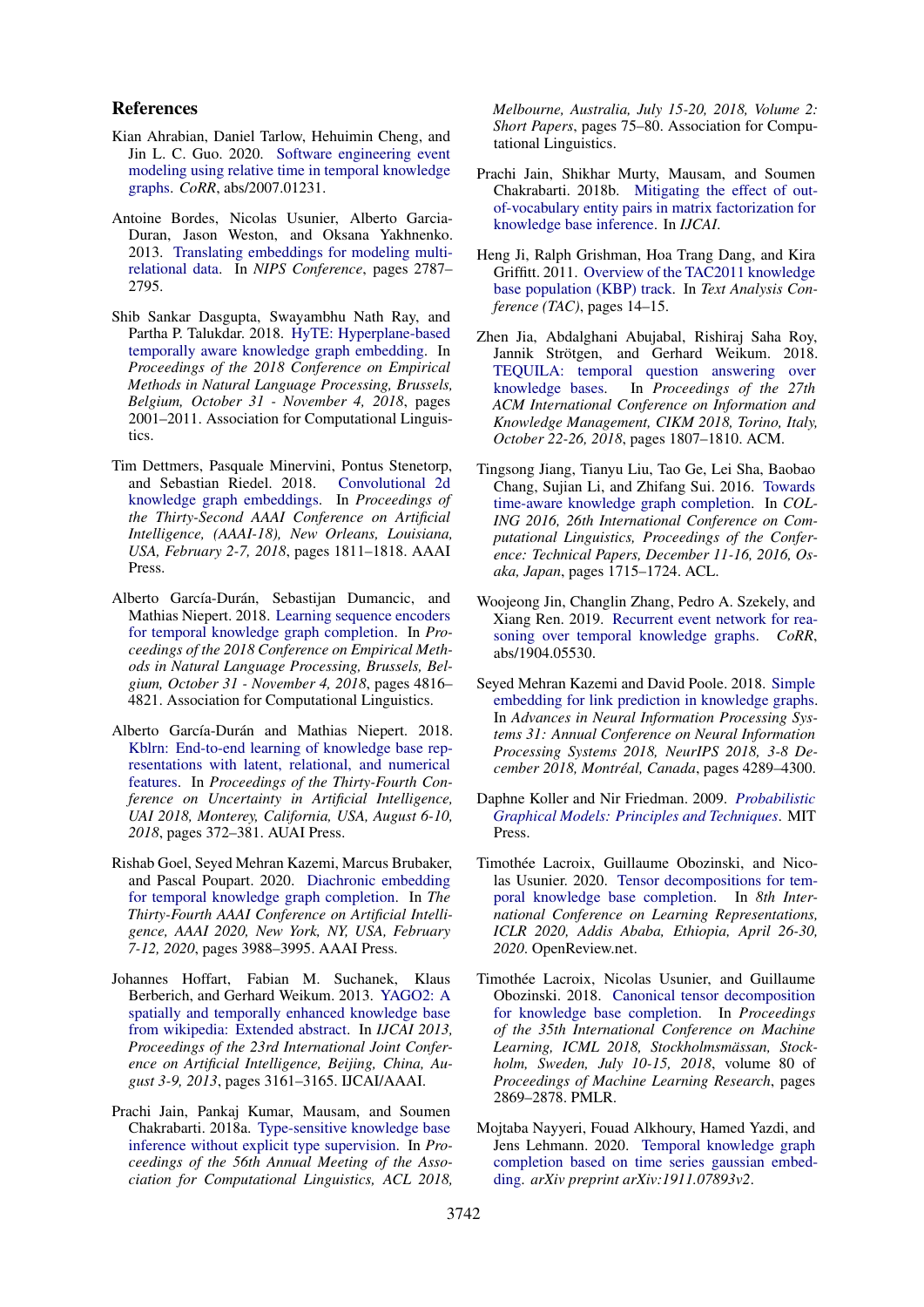- <span id="page-10-1"></span>Maximilian Nickel, Lorenzo Rosasco, Tomaso A Poggio, et al. 2016. [Holographic embeddings of knowl](https://arxiv.org/abs/1510.04935)[edge graphs.](https://arxiv.org/abs/1510.04935) In *AAAI Conference*, pages 1955– 1961.
- <span id="page-10-6"></span>Hamid Rezatofighi, Nathan Tsoi, JunYoung Gwak, Amir Sadeghian, Ian D. Reid, and Silvio Savarese. 2019. [Generalized intersection over union: A met](https://doi.org/10.1109/CVPR.2019.00075)[ric and a loss for bounding box regression.](https://doi.org/10.1109/CVPR.2019.00075) In *IEEE Conference on Computer Vision and Pattern Recognition, CVPR 2019, Long Beach, CA, USA, June 16- 20, 2019*, pages 658–666. Computer Vision Foundation / IEEE.
- <span id="page-10-3"></span>Daniel Ruffinelli, Samuel Broscheit, and Rainer Gemulla. 2020. [You CAN teach an old dog new](https://openreview.net/forum?id=BkxSmlBFvr) [tricks! on training knowledge graph embeddings.](https://openreview.net/forum?id=BkxSmlBFvr) In *8th International Conference on Learning Representations, ICLR 2020, Addis Ababa, Ethiopia, April 26-30, 2020*. OpenReview.net.
- <span id="page-10-5"></span>Mihai Surdeanu. 2013. [Overview of the TAC2013](http://www.surdeanu.info/mihai/papers/kbp2013.pdf) [knowledge base population evaluation: English slot](http://www.surdeanu.info/mihai/papers/kbp2013.pdf) [filling and temporal slot filling.](http://www.surdeanu.info/mihai/papers/kbp2013.pdf) In *Text Analysis Conference (TAC)*.
- <span id="page-10-4"></span>Rakshit Trivedi, Hanjun Dai, Yichen Wang, and Le Song. 2017. [Know-evolve: Deep temporal rea](http://proceedings.mlr.press/v70/trivedi17a.html)[soning for dynamic knowledge graphs.](http://proceedings.mlr.press/v70/trivedi17a.html) In *Proceedings of the 34th International Conference on Machine Learning, ICML 2017, Sydney, NSW, Australia, 6-11 August 2017*, volume 70 of *Proceedings of Machine Learning Research*, pages 3462–3471. PMLR.
- <span id="page-10-2"></span>Théo Trouillon, Johannes Welbl, Sebastian Riedel, Éric Gaussier, and Guillaume Bouchard. 2016. [Complex](http://arxiv.org/abs/1606.06357) [embeddings for simple link prediction.](http://arxiv.org/abs/1606.06357) In *ICML*, pages 2071–2080.
- <span id="page-10-0"></span>Bishan Yang, Wen-tau Yih, Xiaodong He, Jianfeng Gao, and Li Deng. 2015. [Embedding entities and](http://arxiv.org/abs/1412.6575) [relations for learning and inference in knowledge](http://arxiv.org/abs/1412.6575) [bases.](http://arxiv.org/abs/1412.6575) In *3rd International Conference on Learning Representations, ICLR 2015, San Diego, CA, USA, May 7-9, 2015, Conference Track Proceedings*.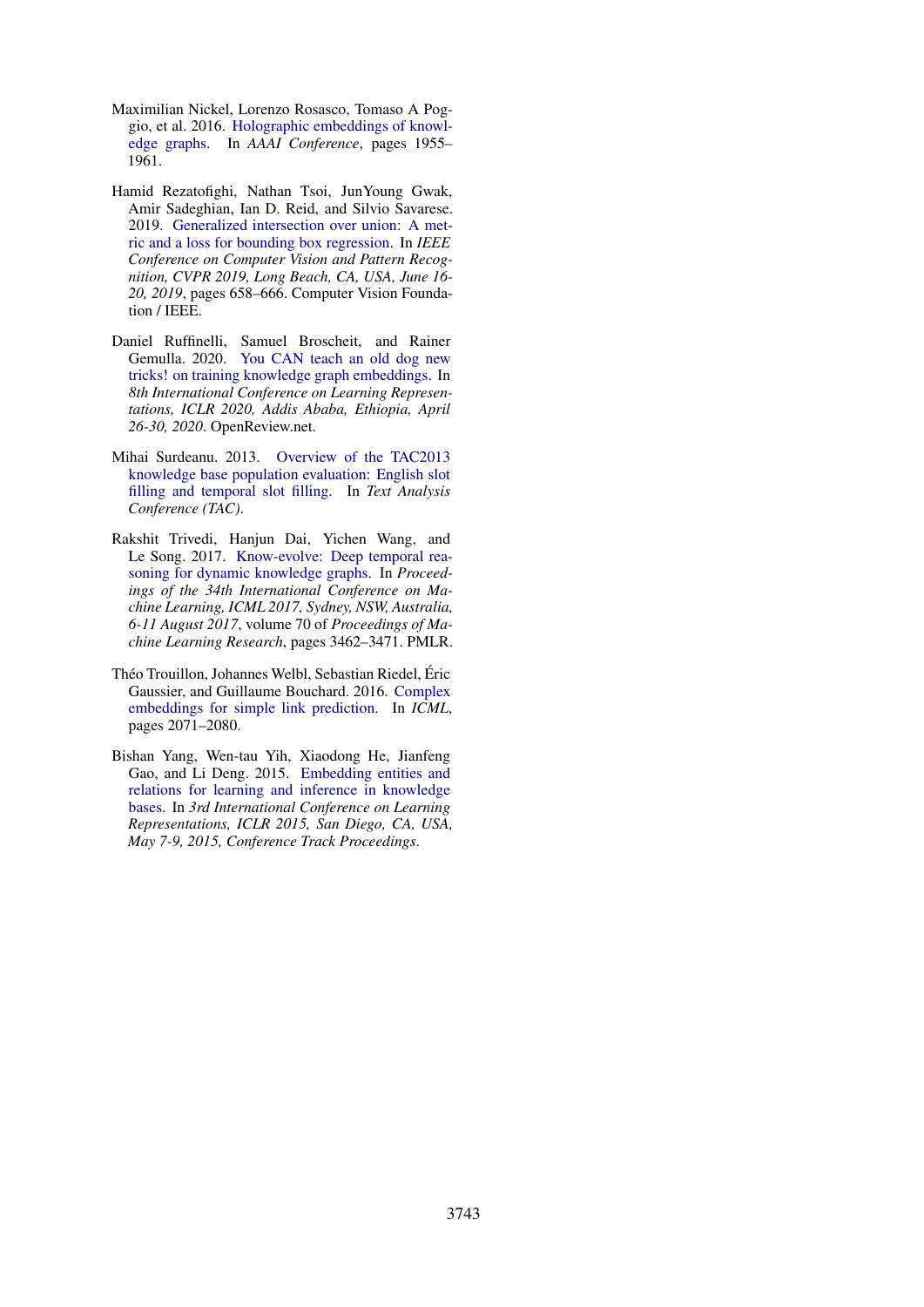## Temporal Knowledge Base Completion: New Algorithms and Evaluation Protocols (Appendix)

## <span id="page-11-1"></span>A Dataset statistics

See Table [5](#page-12-0) for some salient statistics of the datasets we used for experiments. Yago11k and Wikidata12k are interval based datasets. ICEWS14 and ICEWS05-15 are instant based datasets.

### <span id="page-11-0"></span>B Discussion on time evaluation metrics

We re-state the desired property P for a time evaluation metric-

Let  $vol(T^{ev} \cap T)$  $P^{\text{pr}_1}$  = vol $(T^{\text{ev}} \cap T^{\text{pr}_2})$  $M(T<sup>ev</sup>, T<sup>pr<sub>1</sub></sup>) > M(T<sup>ev</sup>, T<sup>pr<sub>2</sub></sup>)$  if and only if  $\text{vol}(T^{\text{ev}} \otimes T^{\text{pr}_1}) < \text{vol}(T^{\text{ev}} \otimes T^{\text{pr}_2}).$ 

### aeIOU satisfies P:

For a fixed  $vol(T^{ev} \cap T^{pr})$ , we have aeIOU $(T<sup>ev</sup>, T<sup>pr</sup>)$  $e^{\rm ev}, T^{\rm pr}$ )  $\propto 1/\text{vol}(T^{\rm ev} \cup T^{\rm pr})$  (see Eqn [3\)](#page-2-2). Hence, aeIOU satisfies property P.

#### IoU and gIOU do not satisfy P:

IoU: This metric gives 0 score to a model, if model's predicted interval does not intersect with the gold, irrespective of the hull. Hence IoU do not satisfy property P.

gIoU: Let us look at the following example. Suppose gold interval is [2002,2005], and consider 2 predictions- [1999,2001] and [1900,2001]. For both predictions,  $vol((T<sup>ev</sup> \cup T<sup>pr</sup>) \setminus (T<sup>ev</sup> \cup T<sup>pr</sup>))$ is zero, so the hull for the two predictions will be ignored (see Eqn [2\)](#page-2-3), resulting in same scores for both predictions. Hence gIoU does not satisfy property P.

## Model Performance with respect to various time evaluation metrics:

Table [6](#page-12-1) reports the TAC, gIOU, and IOU scores of various temporal methods discussed in the paper.

## <span id="page-11-3"></span>C Temporal Constraints: Relation **Ordering**

Table [7](#page-12-2) and [8](#page-12-3) lists automatically extracted high confidence relation orderings seen in Yago11k and Wikidata12k datasets respectively. These orderings are used to guide TIMEPLEX at the time of training.

## D Time prediction performance across relation classes

Instant relations include *wasBornIn, diedIn, hasWonPrize*, which are events that don't span an interval.

Short relations include *graduatedFrom, playsFor* whose duration averages less than 5 years. Long relations include *isMarriedTo, isAffiliatedTo*

### E Comparison of filtering methods

whose duration averages more than 5 years.

In Table [11,](#page-13-0) we report the performance of most competitive baseline and TIMEPLEX, the reported performance use a filtering strategy that does not enumerate time points in an interval and filters out entities on exact matching time-interval. Note that our model consistently outperforms TNT-Complex, even with a stricter filtering.

### F Ablation Study

In this study, we remove each component of TIME-PLEX (see equation [9\)](#page-5-3) by making either  $\kappa=0$  or  $\lambda$ =0, to understand the importance of each component (see Table [12\)](#page-13-1).

## <span id="page-11-2"></span>G Details of Hyperparameters and Model training

All models are trained on a single NVIDIA Tesla K40 GPU. Our final model TIMEPLEX consist of a base model and two time-based gadgets.

TIMEPLEX*(base)* takes less than 10 minutes to train on all datasets except for ICEWS05-15, where it takes 80 minutes. Table [10](#page-13-2) lists best hyperparameters of TIMEPLEX(base) on respective dataset.

Both gadgets are trained independently in less than 10 minutes. The parameter  $\lambda$ =5.0 gave best results for interval datasets, while  $\lambda=1.0$  gave best results on event datasets. On Yago11k  $\kappa$ =3.0, while for rest  $\kappa$ =0.0. The gadget weights are L2 regularized, with a regularization penalty of 0.002. The model use 100 negative samples per correct fact for training.

## H Model parameters

The number of parameters for the TIMEPLEXand baseline models are compared in Table [13.](#page-13-3)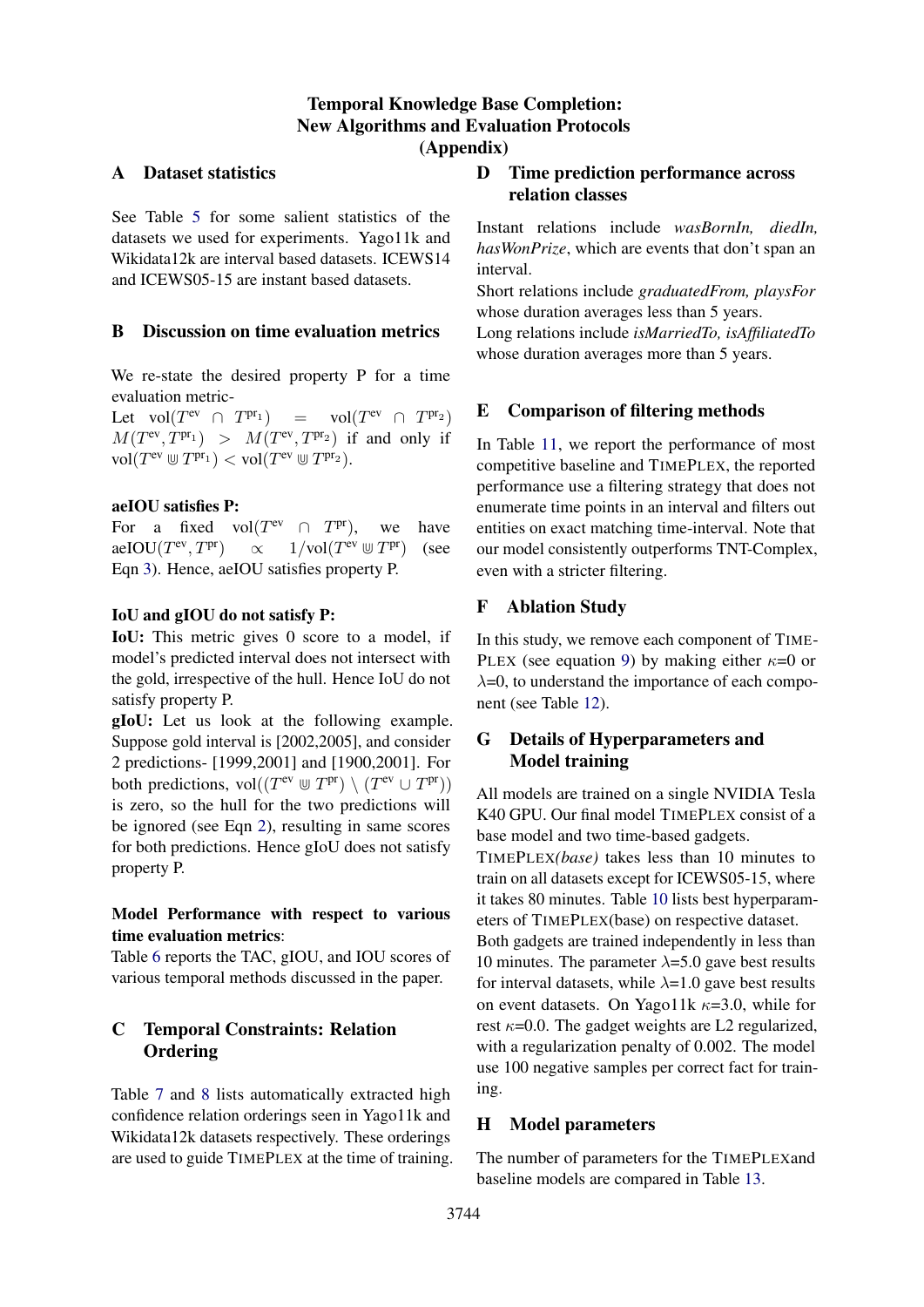<span id="page-12-0"></span>

|                  | YAGO11k | WIKIDATA12k | <b>ICEWS14</b> | <b>ICEWS05-15</b> |
|------------------|---------|-------------|----------------|-------------------|
| <b>Entities</b>  | 10622   | 12554       | 7128           | 10488             |
| <b>Relations</b> | 10      | 24          | 230            | 251               |
| #Instants        | 251     | 237         | 365            | 4017              |
| #Intervals       | 6651    | 2564        |                |                   |
| <b>Train</b>     | 16408   | 32497       | 72826          | 368962            |
| Valid            | 2051    | 4062        | 8941           | 46275             |
| <b>Test</b>      | 2050    | 4062        | 8943           | 46092             |

<span id="page-12-1"></span>

| Datasets $\rightarrow$ |            | WIKIDATA12k<br>YAGO11k |            |       |            |       |            |       |
|------------------------|------------|------------------------|------------|-------|------------|-------|------------|-------|
| $\mathcal{L}$ Methods  | <b>TAC</b> | gIOU                   | <b>IOU</b> | aeIOU | <b>TAC</b> | gIOU  | <b>IOU</b> | aeIOU |
| HvTE                   | 5.59       | 15.96                  | 1.91       | 5.41  | 6.13       | 14.55 | 1.40       | 5.41  |
| TNT-Complex            | 9.90       | 20.78                  | 3.99       | 8.40  | 26.98      | 36.63 | 11.68      | 23.25 |
| TIMEPLEX (base)        | 16.57      | 26.22                  | 5.48       | 14.21 | 30.36      | 39.2  | 13.20      | 26.20 |
| <b>TIMEPLEX</b>        | 22.66      | 32.64                  | 8.24       | 20.03 | 30.71      | 39.34 | 13.15      | 26.36 |

Table 6: Time prediction performance using - TAC, gIOU, IOU and aeIOU

<span id="page-12-2"></span>

| graduatedFrom $\rightarrow$ diedIn                       |
|----------------------------------------------------------|
| graduatedFrom $\rightarrow$ hasWonPrize                  |
| was $\textit{BornIn} \rightarrow \textit{graduatedFrom}$ |
| wasBornIn $\rightarrow$ diedIn                           |
| $wasBornIn \rightarrow isAffulated To$                   |
| was $BornIn \rightarrow hasW on Prize$                   |
| wasBornIn $\rightarrow$ playsFor                         |
| $wasBornIn \rightarrow worksAt$                          |
| wasBornIn $\rightarrow$ isMarriedTo                      |
| isAffiliatedTo $\rightarrow$ diedIn                      |
| works $At \rightarrow diedIn$                            |
| isMarriedTo $\rightarrow$ diedIn                         |

<span id="page-12-3"></span>Table 7: High confidence (99%) relation orderings extracted from YAGO11k.

| educated at $\rightarrow$ position held          |
|--------------------------------------------------|
| <i>educated at</i> $\rightarrow$ <i>employer</i> |
| educated at $\rightarrow$ member of              |
| educated at $\rightarrow$ award received         |
| educated at $\rightarrow$ academic degree        |
| educated at $\rightarrow$ nominated for          |
| instance of $\rightarrow$ head of government     |
| residence $\rightarrow$ award received           |
| $academic$ degree $\rightarrow$ nominated for    |
| spouse $\rightarrow$ position held               |
| located in the administrative                    |
| territorial entity $\rightarrow$ award received  |

Table 8: High confidence (99%) relation orderings extracted from WIKIDATA12k

### I Training details of TIMEPLEX, HyTE

Each dataset spans along a *time range*, with a certain *time granularity*, which can be year, month or day. TIMEPLEX learns a time embedding for every point in this time range, discretized on the basis of the dataset's granularity (years for the interval datasets WIKIDATA12k and YAGO11k, and

|             | Instant | <b>Short</b> | Long |
|-------------|---------|--------------|------|
| TNT-Complex | 4.24    | 16.34        | 3.73 |
| Timeplex    | 18.39   | 20.63        | 24.8 |

Table 9: aeIOU@1 across relation classes on YAGO11k

days for ICEWS datasets). At training time, TIME-PLEX looks at a single time point at a time - for this, we sample a time point uniformly at random from the query interval  $[t_b, t_e]$  associated with the fact. In contrast, HyTE maps each time point to bin (heuristically determined), making the data granularity coarser, and learns representation of these bins. HyTE looks at time points in an interval as well, but enumerates each interval fact to produce a separate fact for each time point beforehand.

Our method of sampling is efficient as the data size is unchanged. It also ensures each fact is sampled uniformly, not hurting link prediction performance by oversampling of long duration facts.

HyTE time prediction: HyTE can only predict a bin for the test fact. To convert predicted bins to years (or days), we take a mean of all years seen with the predicted bin and then do greedy coalescing to output time interval in years.

### J More diagnostics

We plot the normalized scores of TIMEPLEX, TIMEPLEX(base), and TNTComplex for different time queries in time range [1850, 2010] in Table [14.](#page-14-0) Figure (a) highlights how TNTComplex model fails to learn that one cannot marry before birth. Figure (b) shows how with the limited background knowledge on the subject in question, TIMEPLEX can predict the gold time-interval.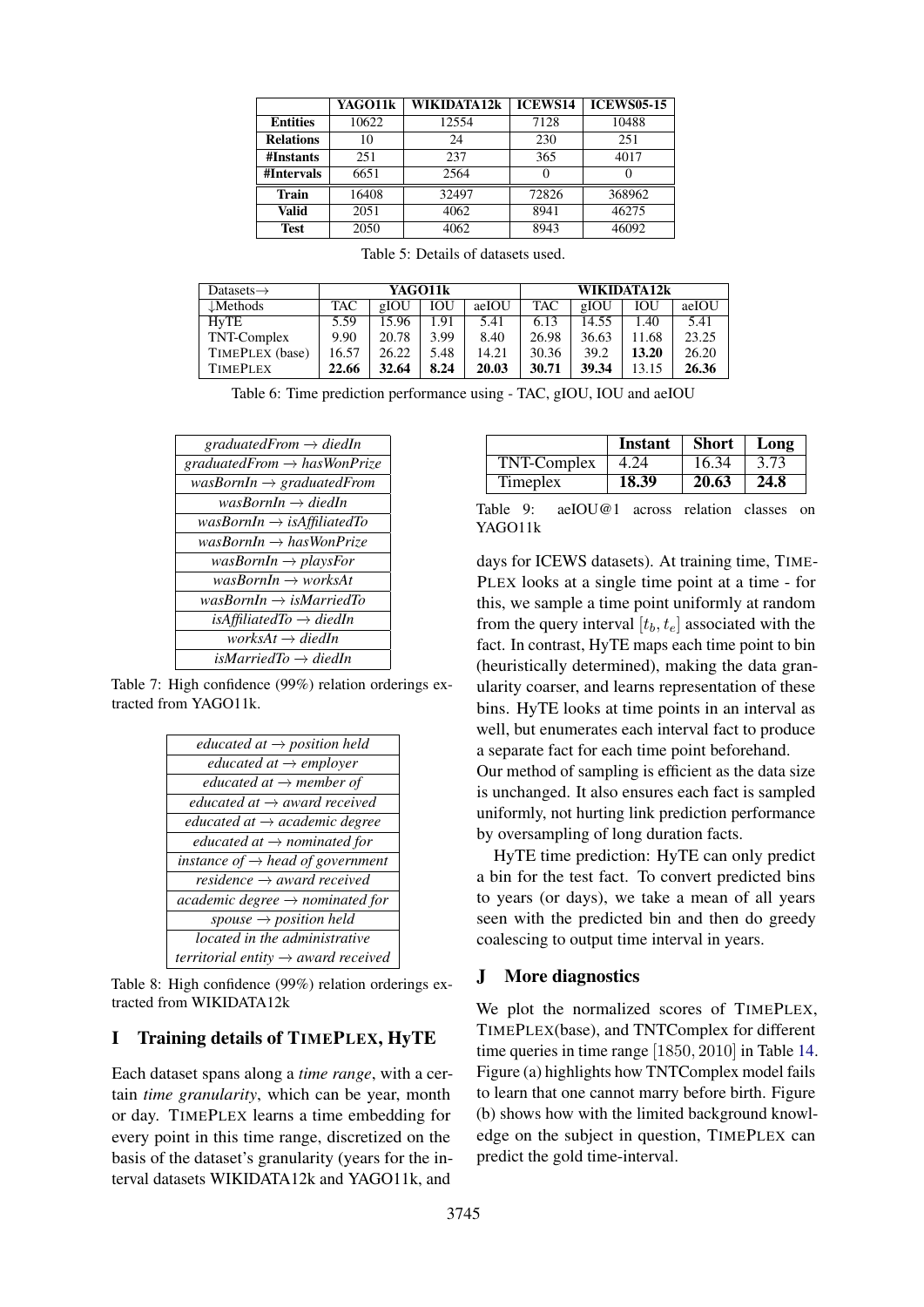<span id="page-13-2"></span>

|                     | <b>Learning Rate</b> | Reg wt | <b>Batch size</b> | <b>Temporal smoothing</b> | $\alpha$ | $\sim$  |
|---------------------|----------------------|--------|-------------------|---------------------------|----------|---------|
| YAGO11k             | 0.1                  | 0.03   | 1500              |                           |          | $0.0\,$ |
| WIKIDATA12k         |                      | 0.005  | 1500              | 0.0                       |          |         |
| <b>ICEWS05-15</b>   | 0.1                  | 0.005  | 1000              | 5.0                       |          |         |
| ICEWS <sub>14</sub> |                      | 0.005  | 1000              |                           |          |         |

Table 10: Hyperparameters for training TIMEPLEX(base) model embeddings on various datasets, tuned on MRR for validation set. Temporal smoothing was found to help on ICEWS datasets, however it gave no improvement for interval datasets. We tuned the parameters in a staged manner - first we tune learning rate  $(lr)$ , regularization weight  $(r)$ , batch size(b), and temporal smoothing weight  $(ts)$ . We performed a random search in the following ranges:  $lr \in [0.0001, 1.0], r \in [0.0001, 1.0], b \in [100, 5000],$  and  $ts \in [0.0001, 10.0]$ . The models were most sensitive to regularization weight and learning rate. After finding best values for these parameters, we tuned  $\alpha$ ,  $\beta$ and  $\gamma$  weights for each dataset, doing a grid search over the set {0.0, 2.0, 5.0, 7.0, 10.0}

.

|                 |       | WIKIDATA12k |               |       | YAGO11k |        |
|-----------------|-------|-------------|---------------|-------|---------|--------|
| Method          |       | S@          | $\mathcal{S}$ |       | HITS@1  | ම<br>Ω |
| TNT-Complex     | 27.35 | 17.59       | 48.51         | 15.78 | 10.21   | 28.64  |
| <b>TIMEPLEX</b> | 30.61 | 20.79       | 51.78         | 22.77 | 16.33   | 36.3   |

<span id="page-13-1"></span><span id="page-13-0"></span>Table 11: Performance of the best models using a filtering strategy that does not enumerate time points in an interval, and filters on an exact match instead. We find that while TIMEPLEX convincingly outperforms the previous SOTA TNT-Complex using this filtering strategy as well.

| Prediction task $\rightarrow$ | Link       |               |                 | <b>Time interval</b> |
|-------------------------------|------------|---------------|-----------------|----------------------|
| $\downarrow$ Method           | <b>MRR</b> | $\mathcal{S}$ | $^{\circ}$<br>Š | ☺                    |
| <b>TIMEPLEX</b>               | 23.64      | 16.92         | 36.71           | 20.03                |
| TIMEPLEX-Pair                 | 23.15      | 16.63         | 36.27           | 14.21                |
| TIMEPLEX-Rec                  | 18.93      | 11.46         | 32.74           | 20.03                |
| TIMEPLEX-Pair - Rec           | 18.35      | 10.99         | 31.86           | 14.21                |

<span id="page-13-3"></span>Table 12: Ablation study on Yago11k. Recurrence feature significantly help in link prediction while relation pair feature helps time-interval prediction.

| <b>Models</b>  | <b>Number of parameters</b>           |
|----------------|---------------------------------------|
| HytE           | $d( E  +  T  +  R )$                  |
| DE-SimplE      | $2d((3\delta + (1-\delta)) E  +  R )$ |
| TNTComplex     | $2d( E + T +4 R )$                    |
| Timeplex(base) | $2d( E  +  T  + 6 R )$                |
| Timeplex       | $2d( E + T +6 R )+2( R ^2+ R )$       |

Table 13: Number of parameters for each model. For HyTE we assume bucket size = 1 here.  $\delta$  is the fraction of dimension to represent time in DA-SimplE model.